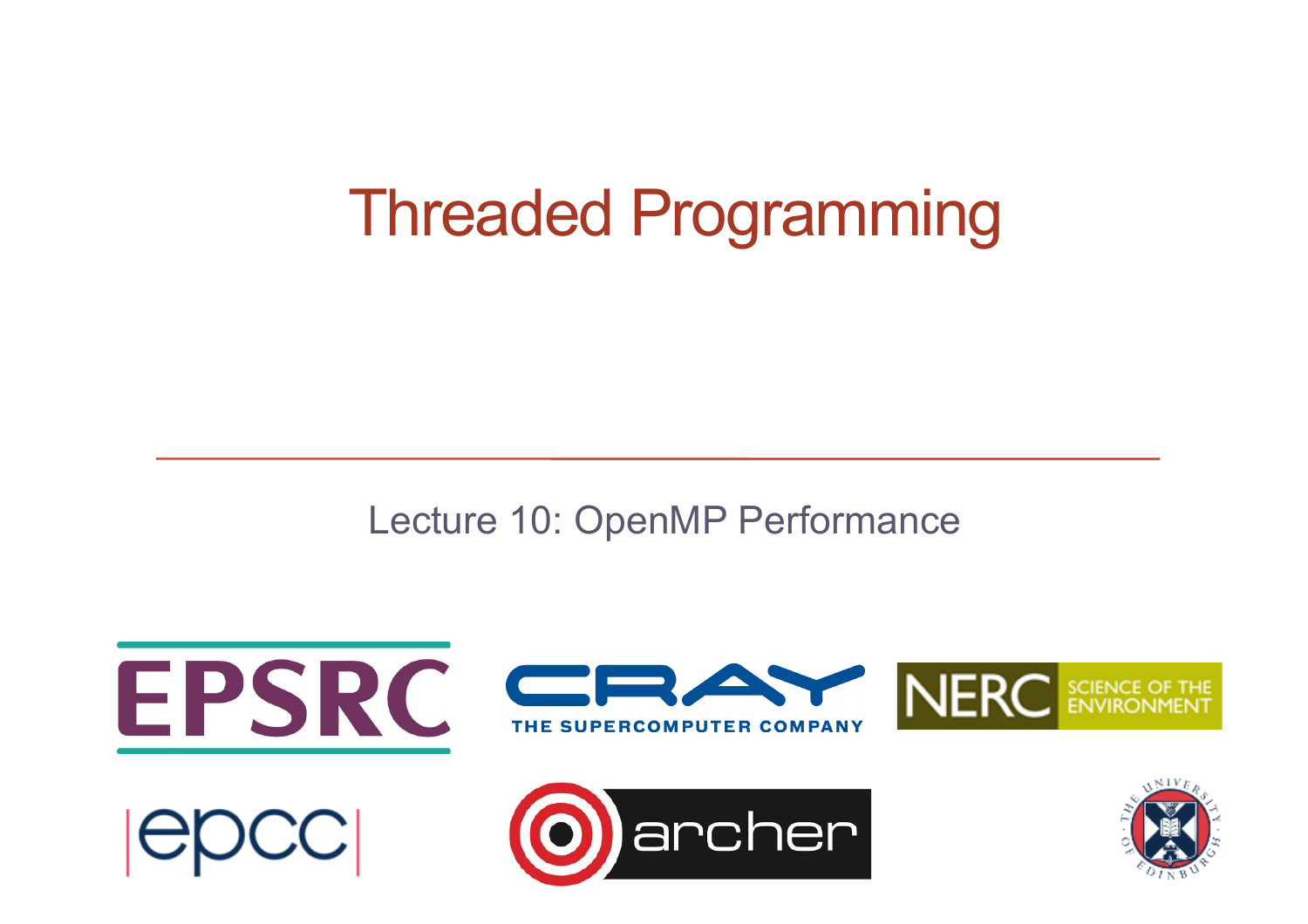#### A common scenario.....

"So I wrote my OpenMP program, and I checked it gave the right answers, so I ran some timing tests, and the speedup was, well, a bit disappointing really. Now what?".

Most of us have probably been here.

Where did my performance go?

It disappeared into overheads.....



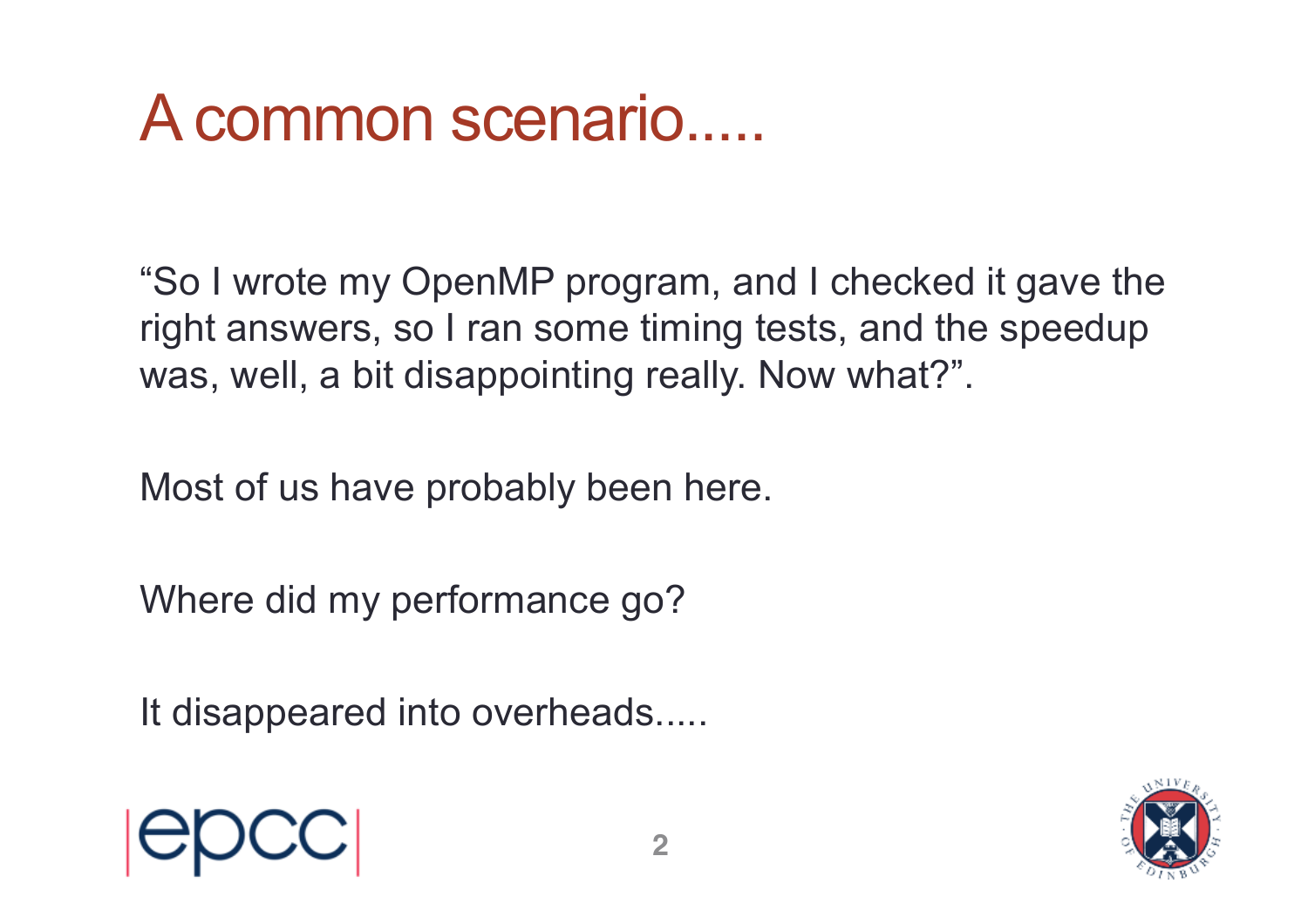#### The six (and a half) evils...

• There are six main sources of overhead in OpenMP programs:

- sequential code
- idle threads
- synchronisation
- scheduling
- communication
- hardware resource contention
- and another minor one: - compiler (non-)optimisation
- Let's take a look at each of them and discuss ways of avoiding them.





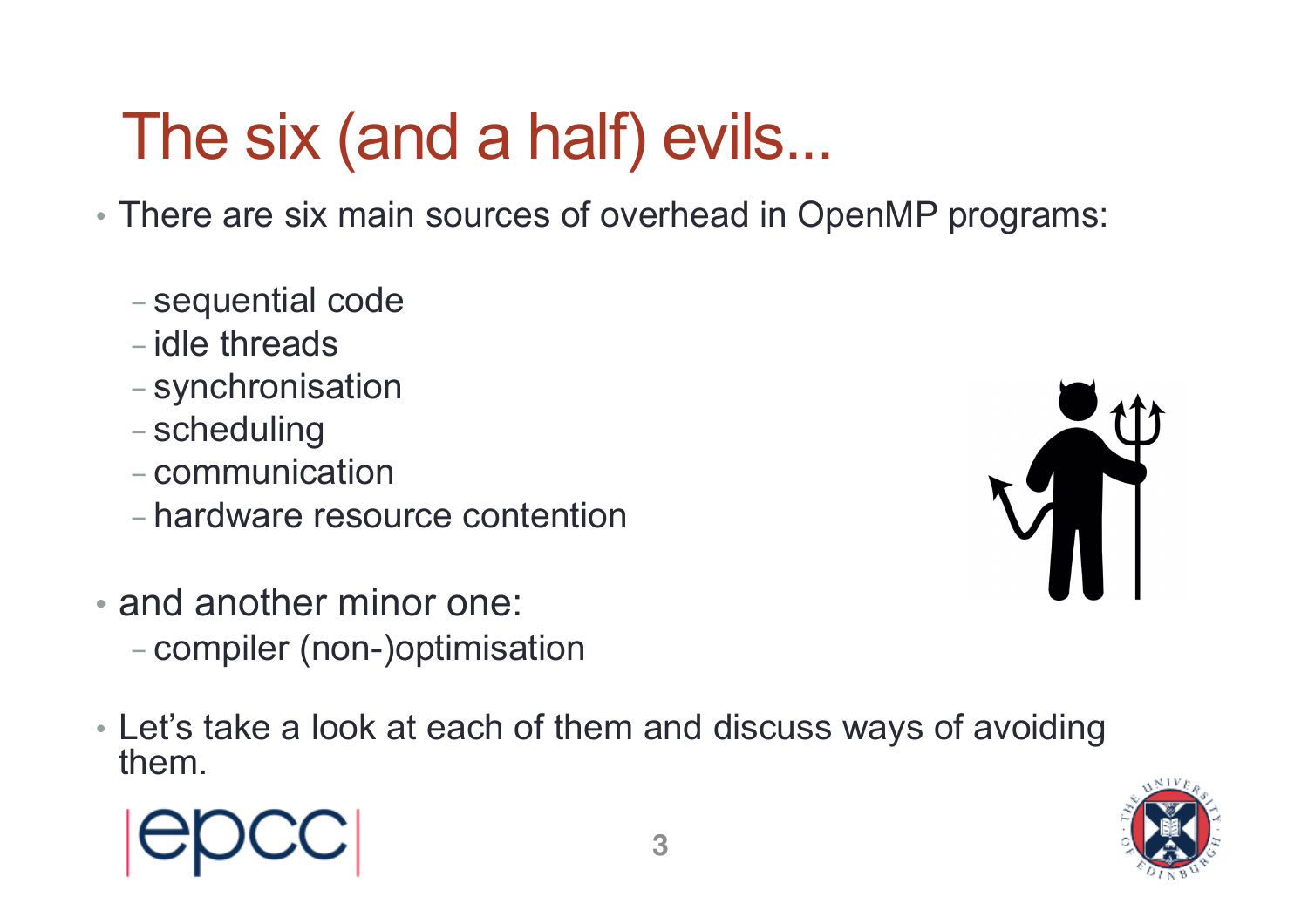#### Sequential code

- In OpenMP, all code outsiue parallel regions, or inside MASTER and SINGLE directives is sequential.
- Time spent in sequential code will limit performance (that's Amdahl's Law).
- If 20% of the original execution time is not parallelised, I can never get more that 5x speedup.
- Need to find ways of parallelising it!



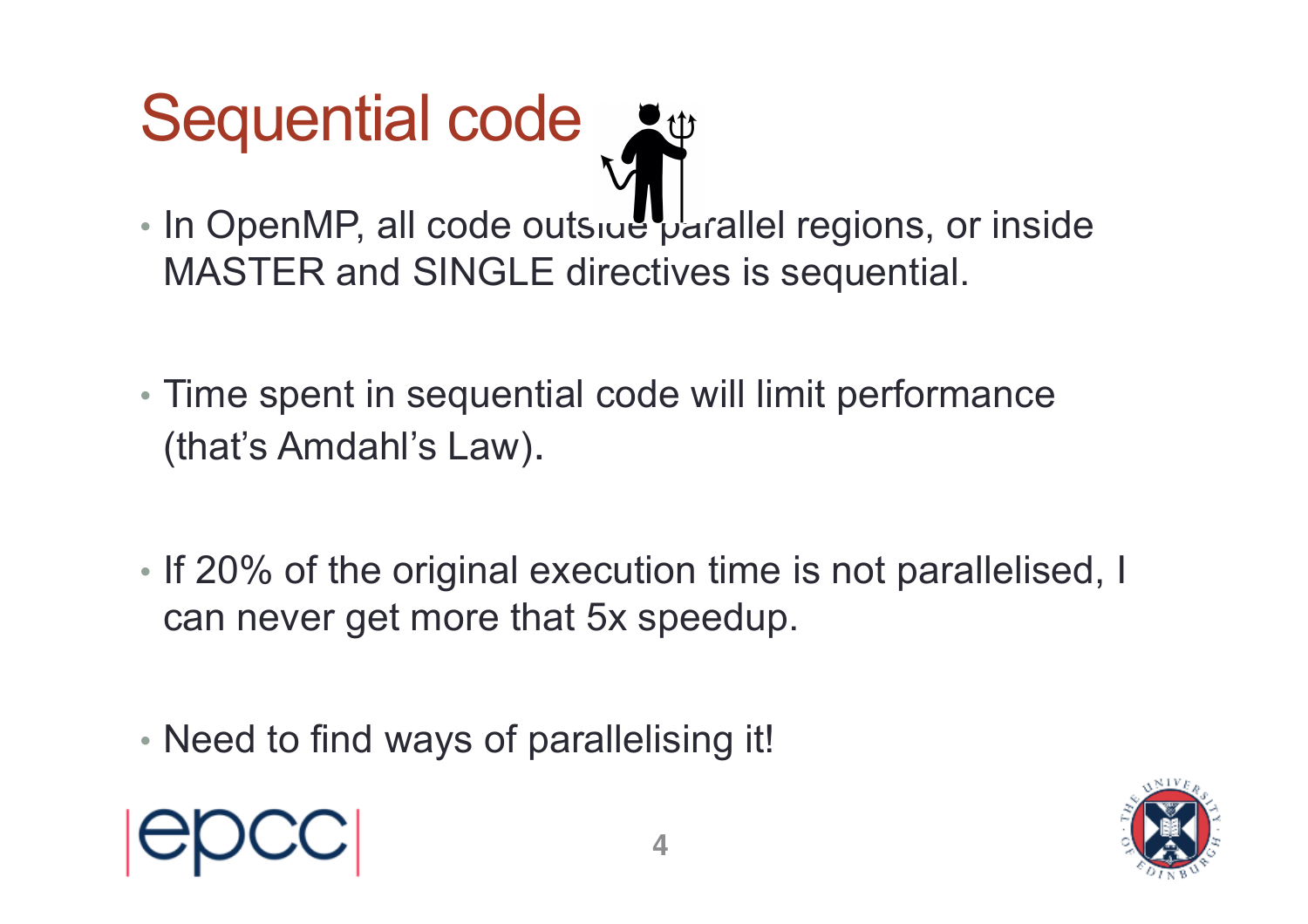

- Some threads finish a piece of computation before others, and have to wait for others to catch up.
- e.g. threads sit idle in a barrier at the end of a parallel loop or parallel region.



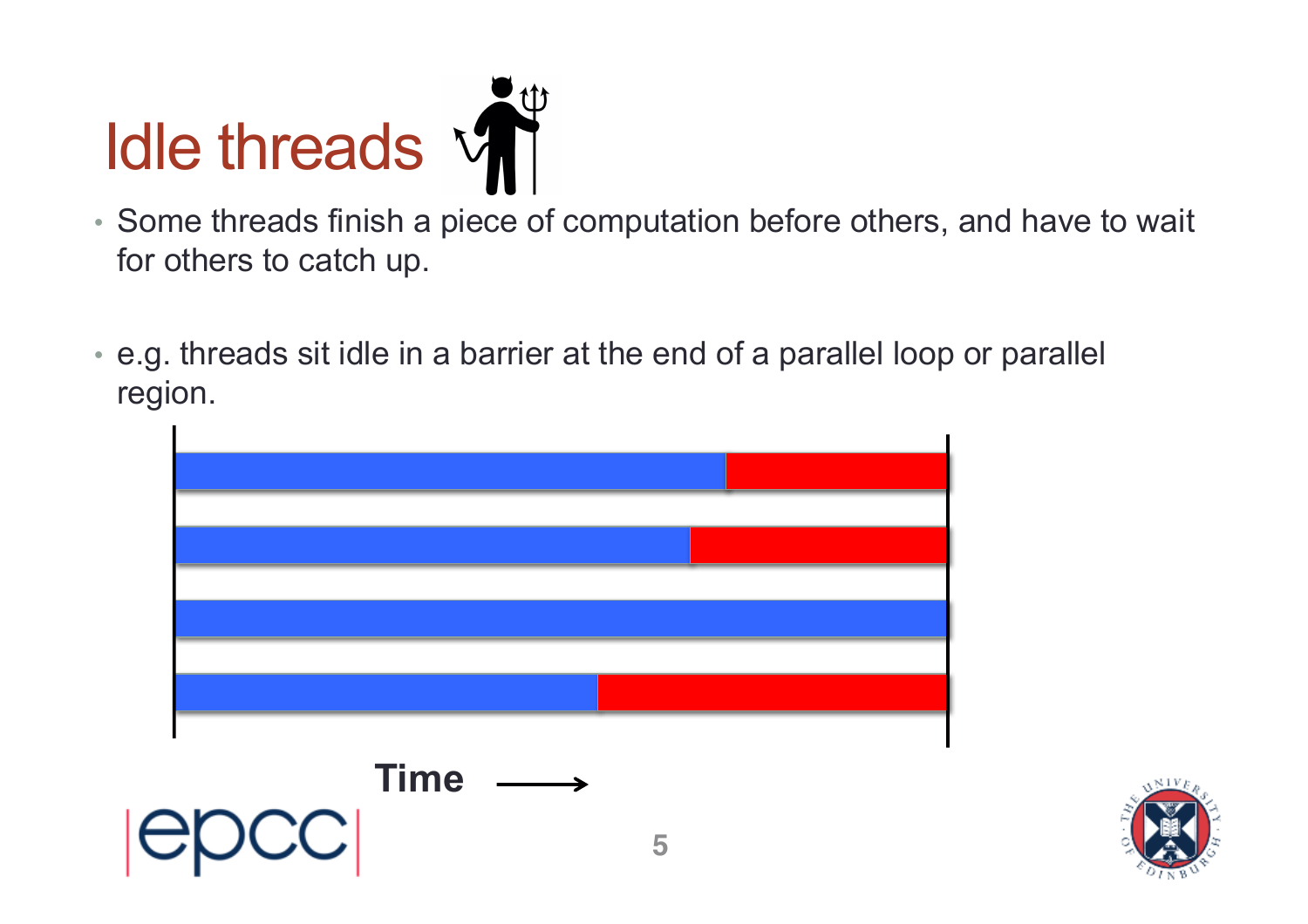#### Avoiding load imbalance

- It's a parallel loop, experiment with different schedule kinds and chunksizes
	- can use **SCHEDULE(RUNTIME)** to avoid recompilation.
- For more irregular computations, using tasks can be helpful
	- runtime takes care of the load balancing
- Note that it's not always safe to assume that two threads doing the same number of computations will take the same time.
	- the time taken to load/store data may be different, depending on if/where it's cached.



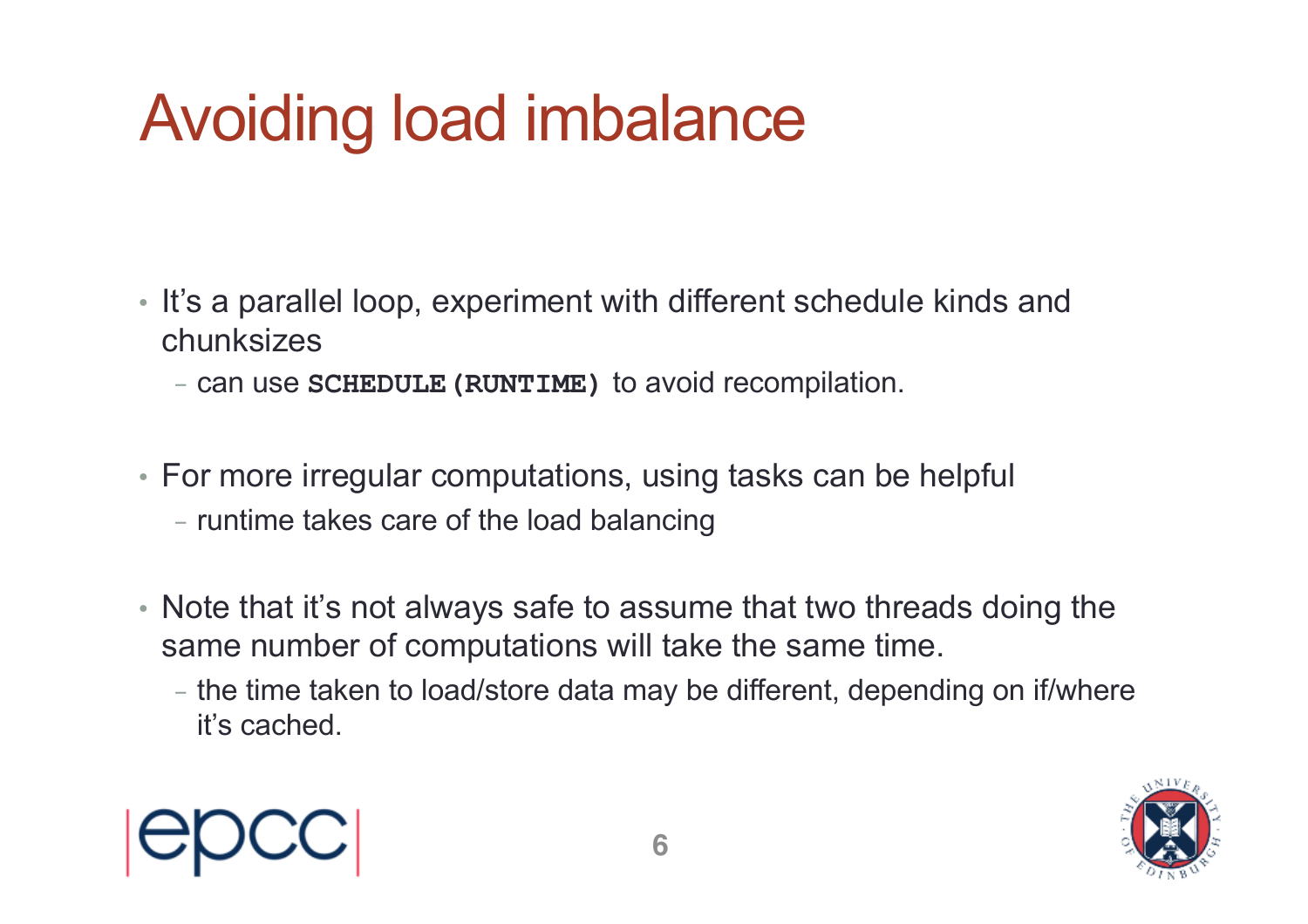#### Critical sections

- Threads can be idle waiting to access a critical section
	- In OpenMP, critical regions, atomics or lock routines



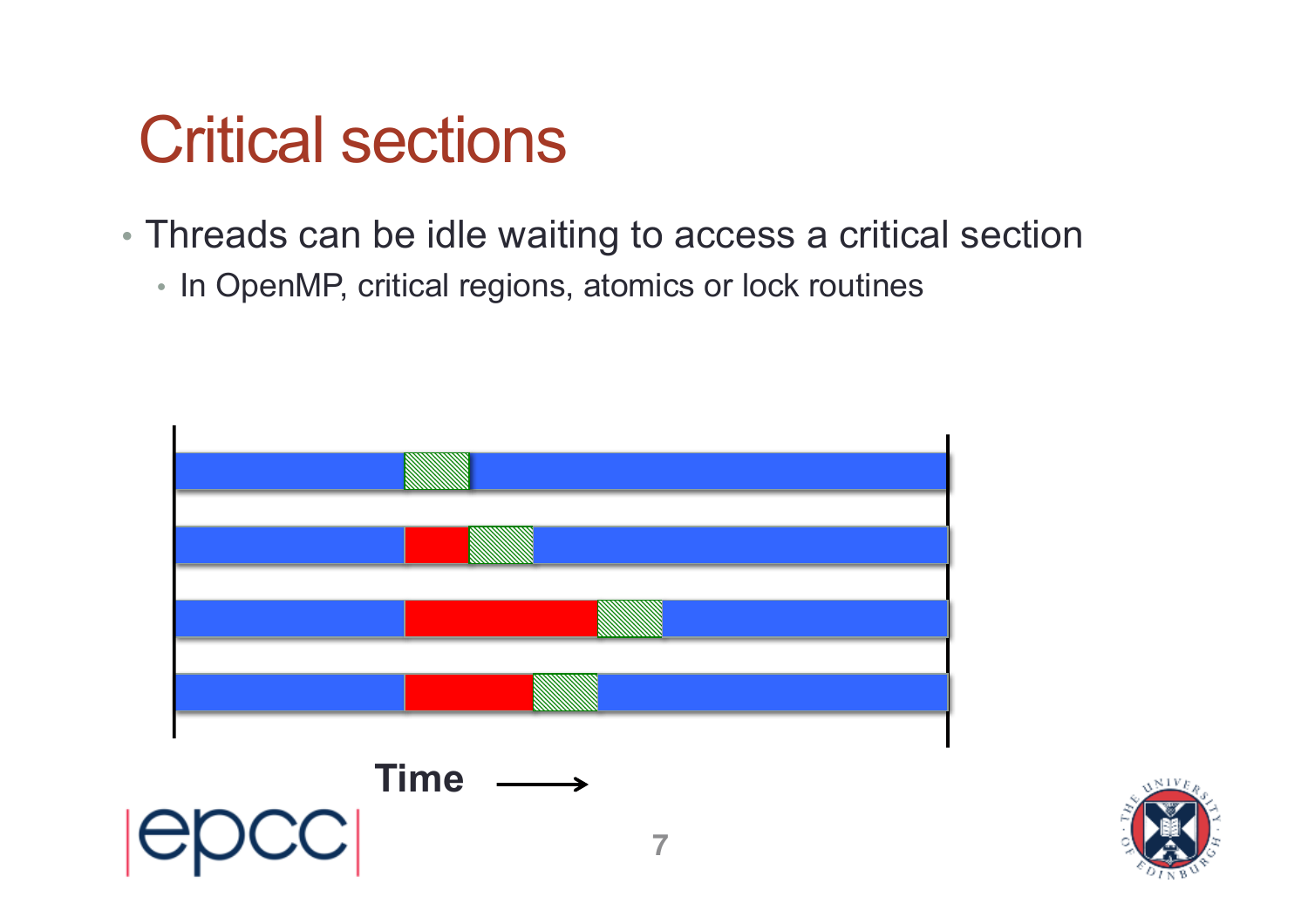#### Avoiding waiting

- Minimise the time spent in the critical section
- OpenMP critical regions are a global lock - but can use critical directives with different names
- Use atomics if possible
	- allows more optimisation, e.g. concurrent updates to different array elements
- ... or use multiple locks

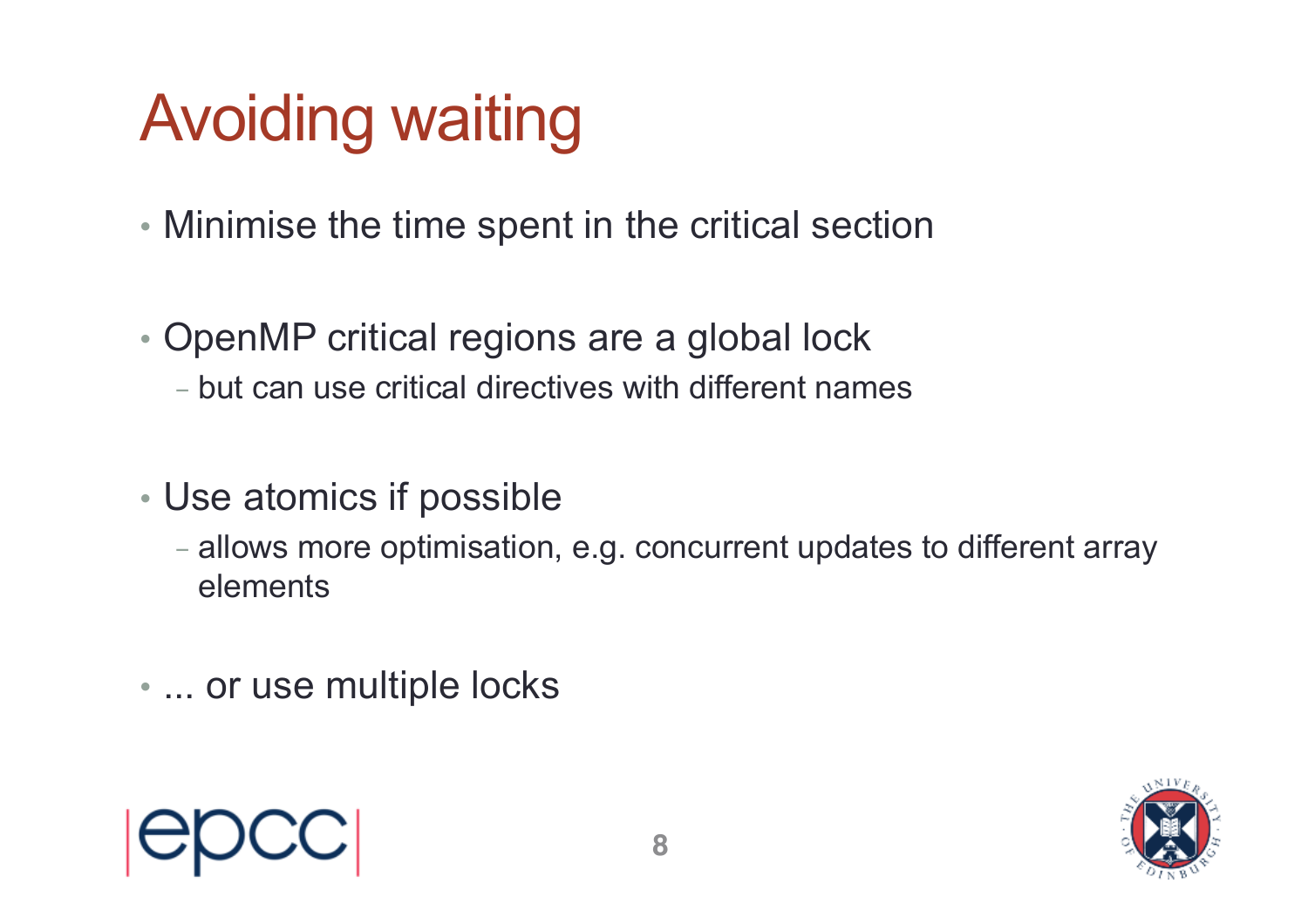# **Synchronisation**

- Every time we synchronise threads, there is some overhead, even if the threads are never idle.
	- threads must communicate somehow.....
- Many OpenMP codes are full of (implicit) barriers
	- end of parallel regions, parallel loops
- Barriers can be very expensive
	- depends on no. of threads, runtime, hardware, but typically 1000s to 10000s of clock cycles.
- Criticals, atomics and locks are not free either.
- ...nor is creating or executing a task

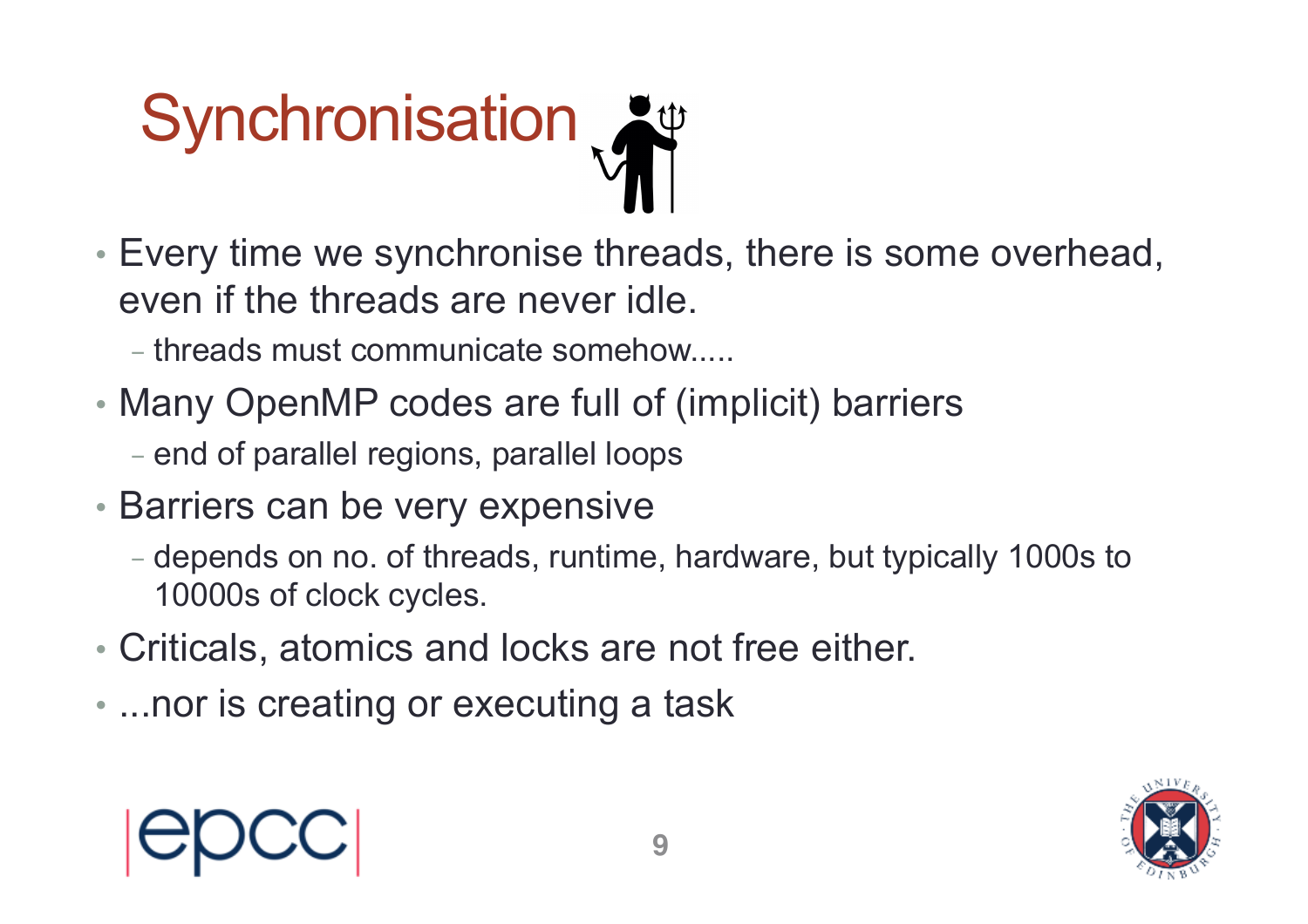#### Avoiding synchronisation overheads

- Parallelise at the outermost level possible.
	- Minimise the frequency of barriers
	- May require reordering of loops and/or array indices.
- *Careful* use of NOWAIT clauses.
	- easy to introduce race conditions by removing barriers that are required for correctness
- Atomics *may* have less overhead that critical or locks
	- quality of implementation problem



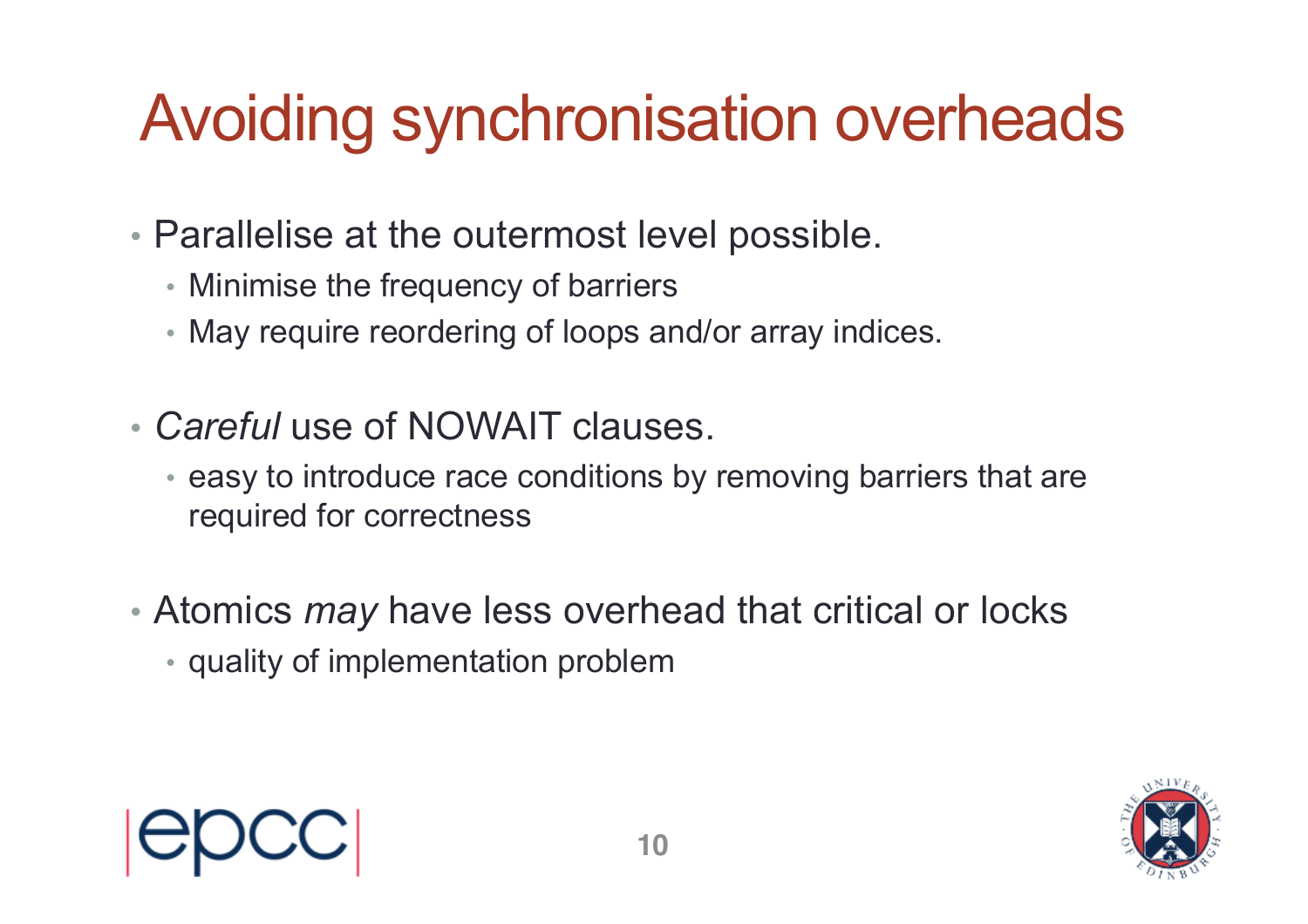

- If we create computational tasks, and rely on the runtime to assign these to threads, then we incur some overheads
	- some of this is actually internal synchronisation in the runtime
- Examples: non-static loop schedules, task constructs

```
#pragma omp parallel for schedule(dynamic,1) 
for (i=0;i<10000000;i++){
.......
}
```
- Need to get granularity of tasks right
	- too big may result in idle threads
	- too small results in scheduling overheads

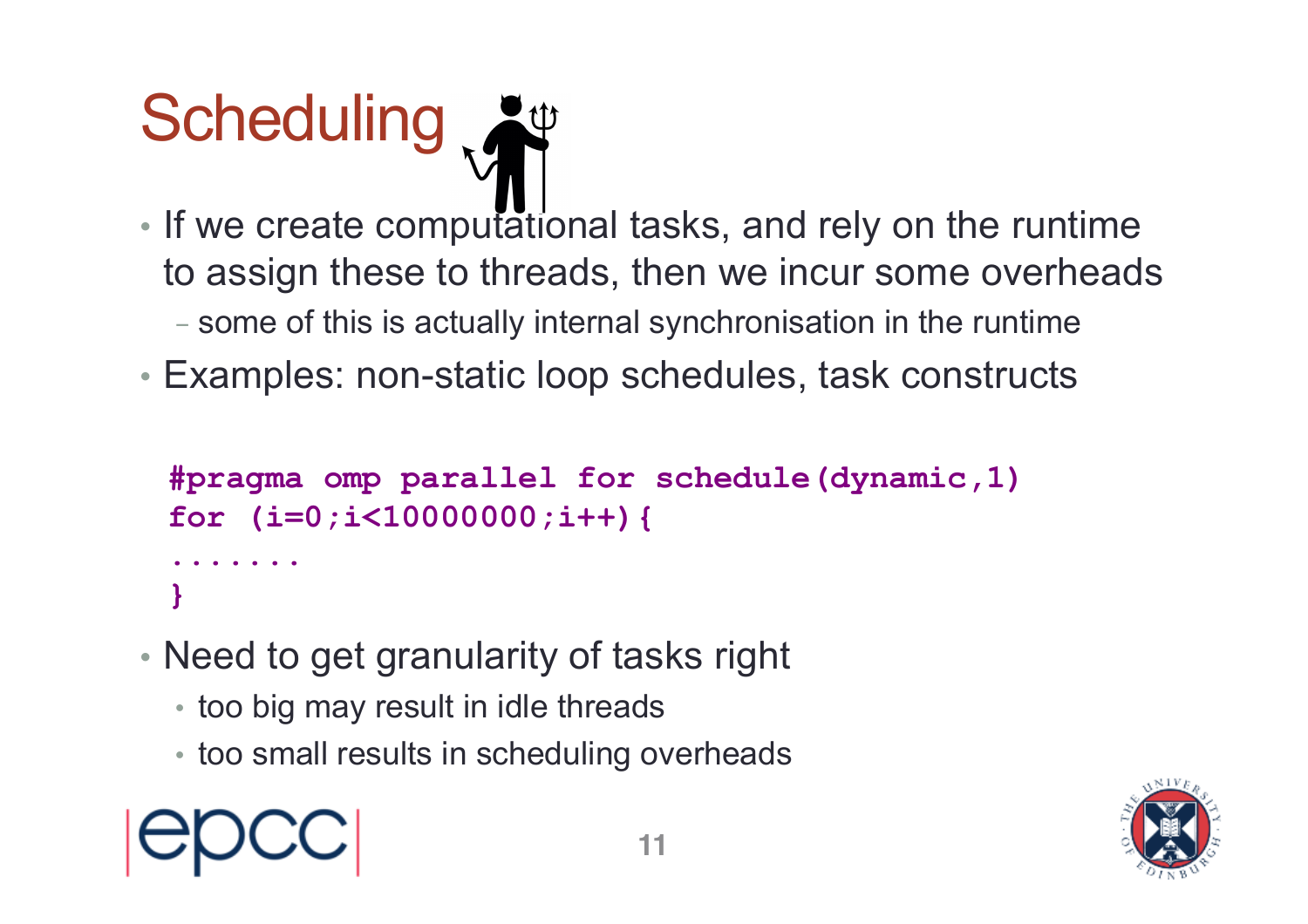### **Communication**

- On shared memory systems, communication is "disguised" as increased memory access costs - it takes longer to access data in main memory or another processors cache than it does from local cache.
- Memory accesses are expensive! (O(100) cycles for a main memory access compared to 1-3 cycles for a flop).
- Communication between processors takes place via the cache coherency mechanism.
- Unlike in message-passing, communication is fine –grained and spread throughout the program
	- much harder to analyse or monitor.



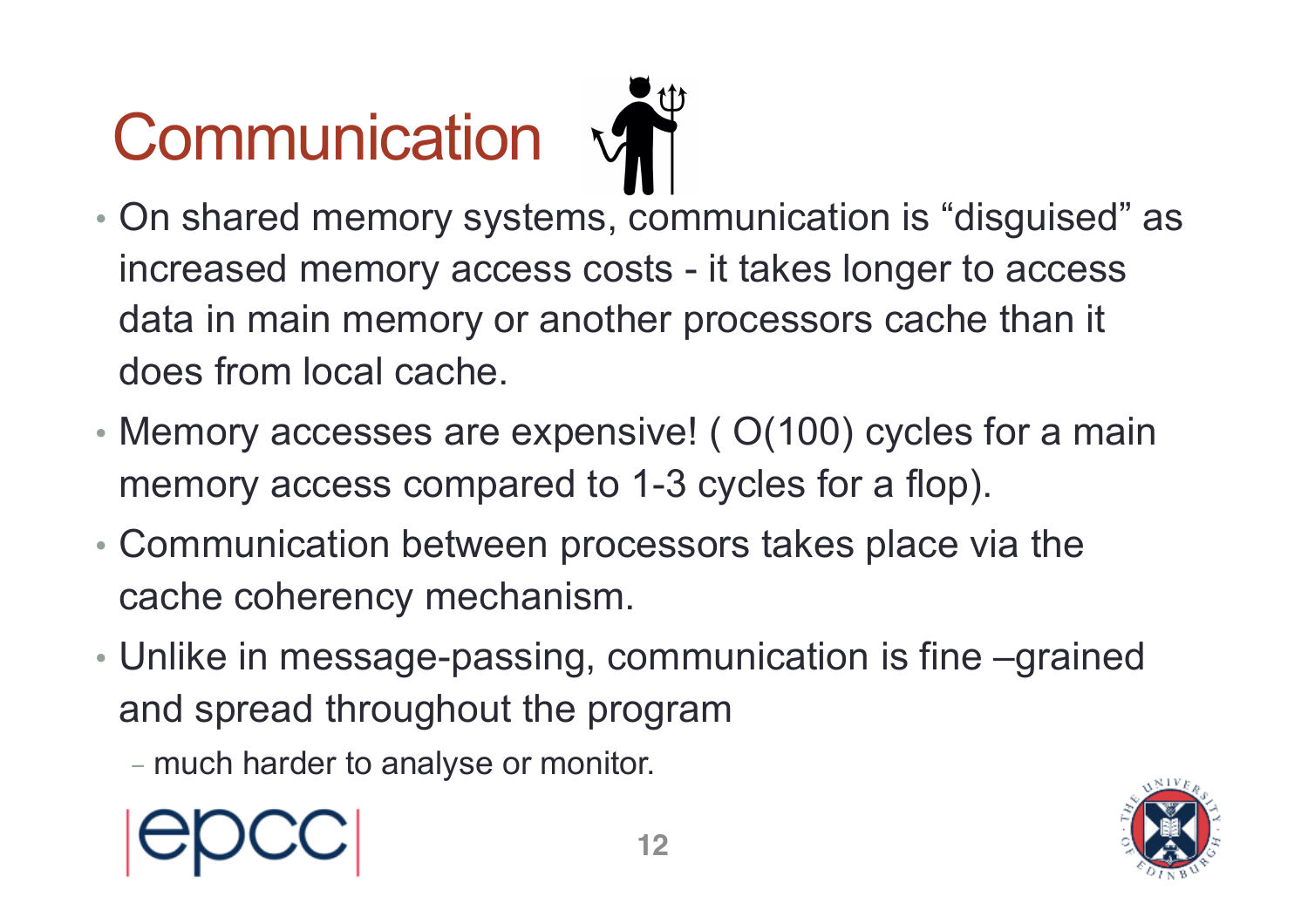#### Cache coherency in a nutshell

- If a thread writes a data item, it gets an exclusive copy of the data in it's local cache
- Any copies of the data item in other caches get invalidated to avoid reading of out-of-date values.
- Subsequent accesses to the data item by other threads must get the data from the exclusive copy
	- this takes time as it requires moving data from one cache to another

(Caveat : this is a *highly* simplified description! )



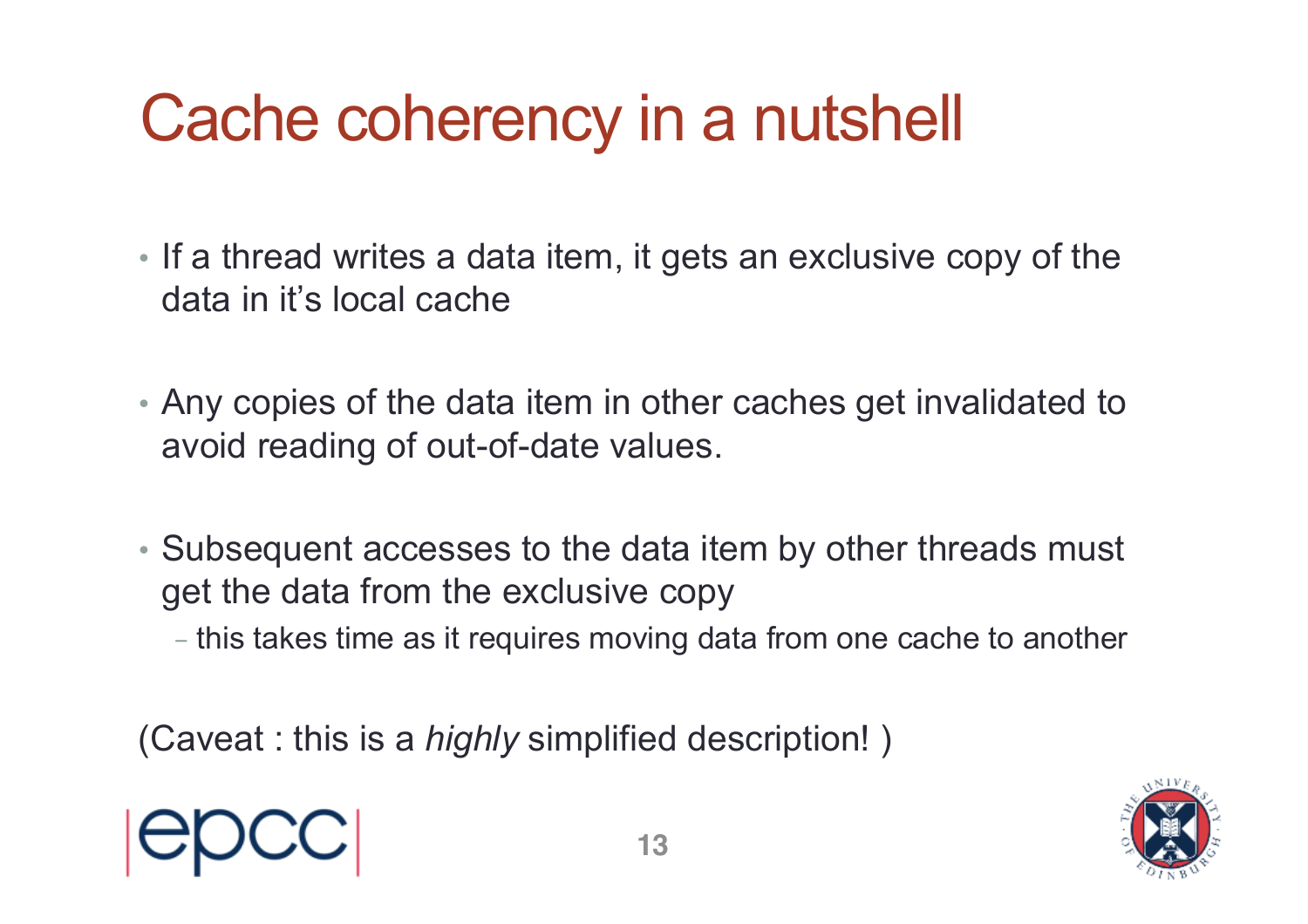#### Data affinity

- Data will be cached on the processors which are accessing it, so we must reuse cached data as much as possible.
- Need to write code with good *data affinity* ensure that the same thread accesses the same subset of program data as much as possible.
- Try to make these subsets large, contiguous chunks of data
- Also important to prevent threads migrating between cores while the code is running.

- use export OMP\_PROC\_BIND=true

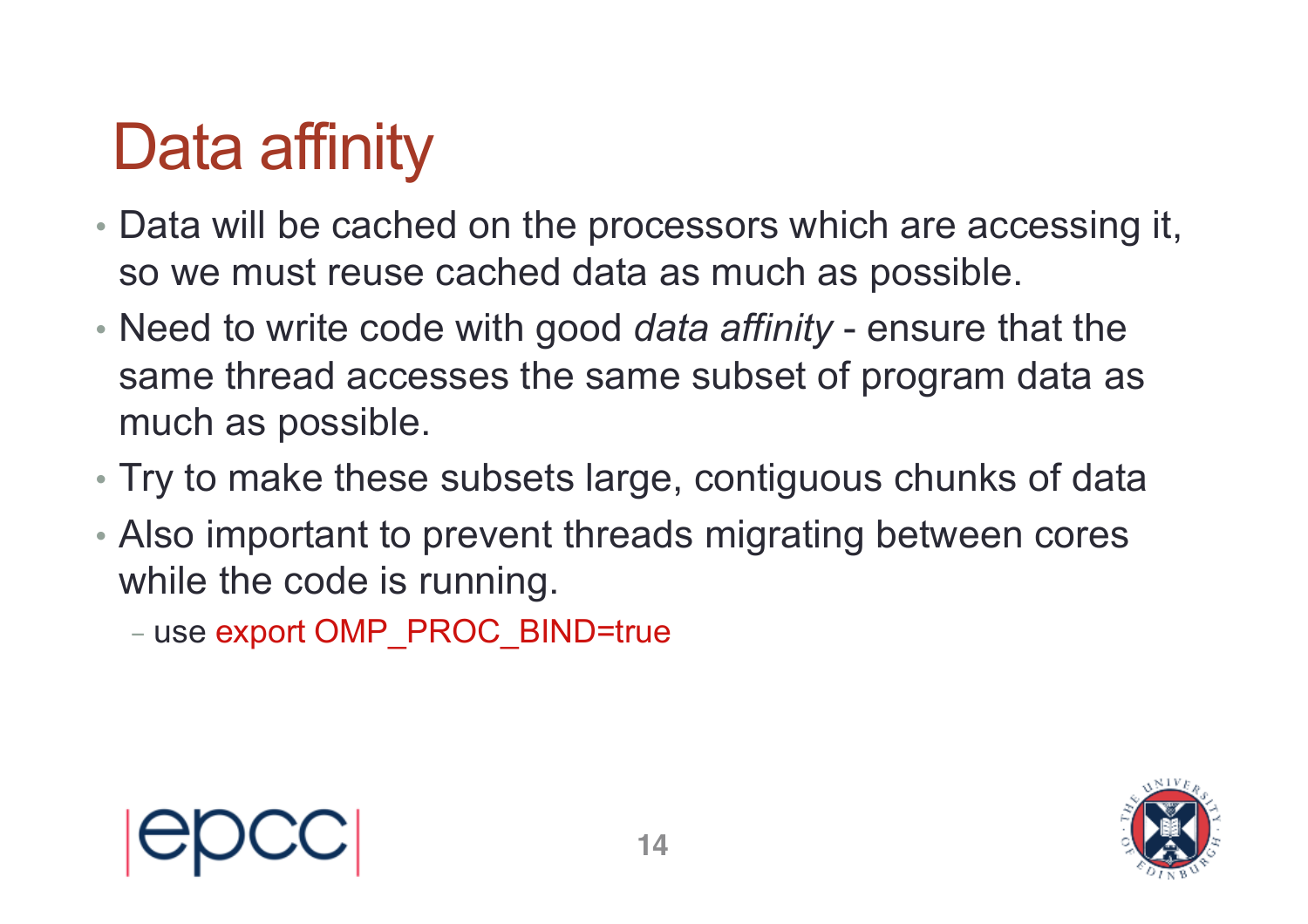#### Data affinity example 1



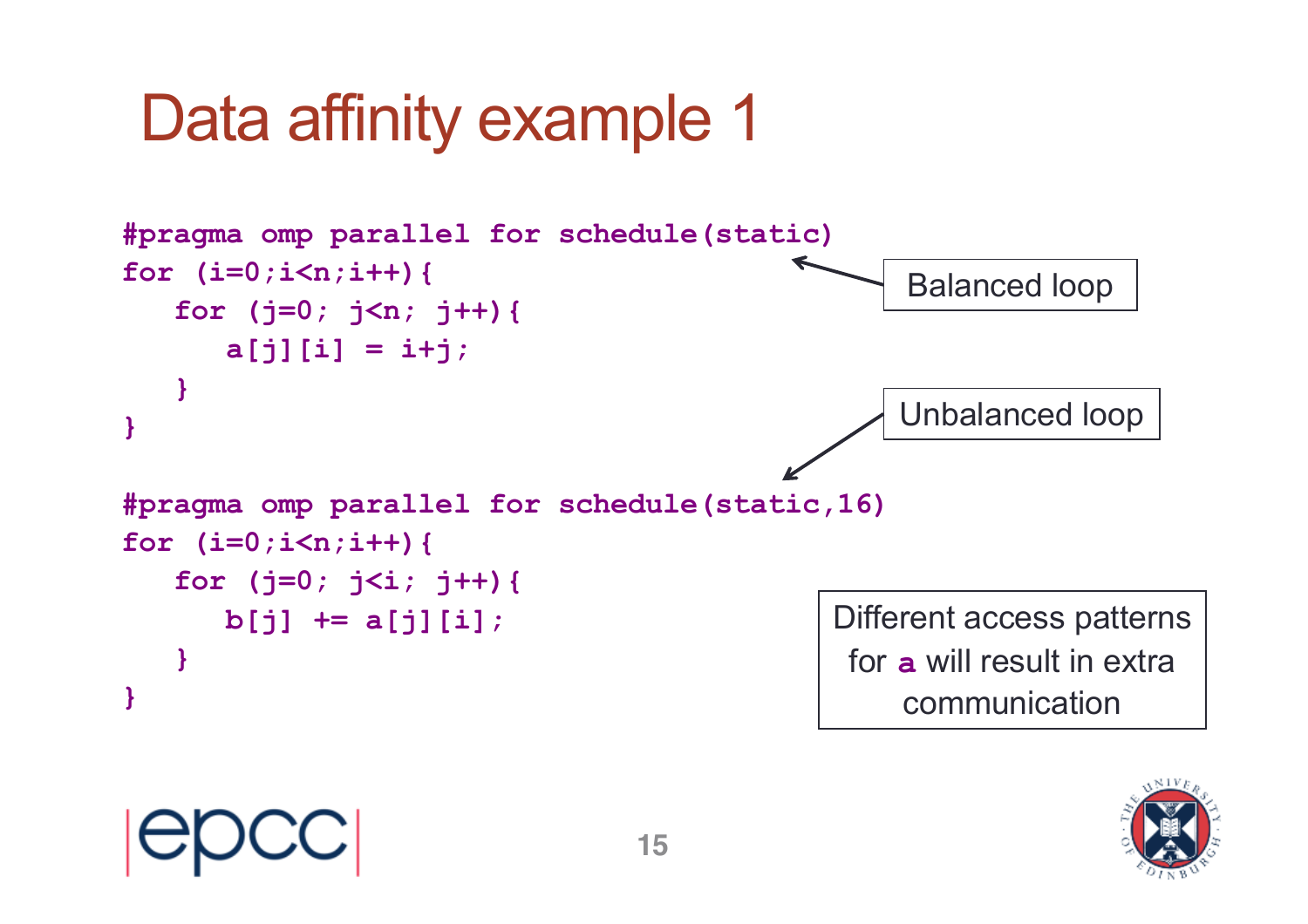#### Data affinity example 2

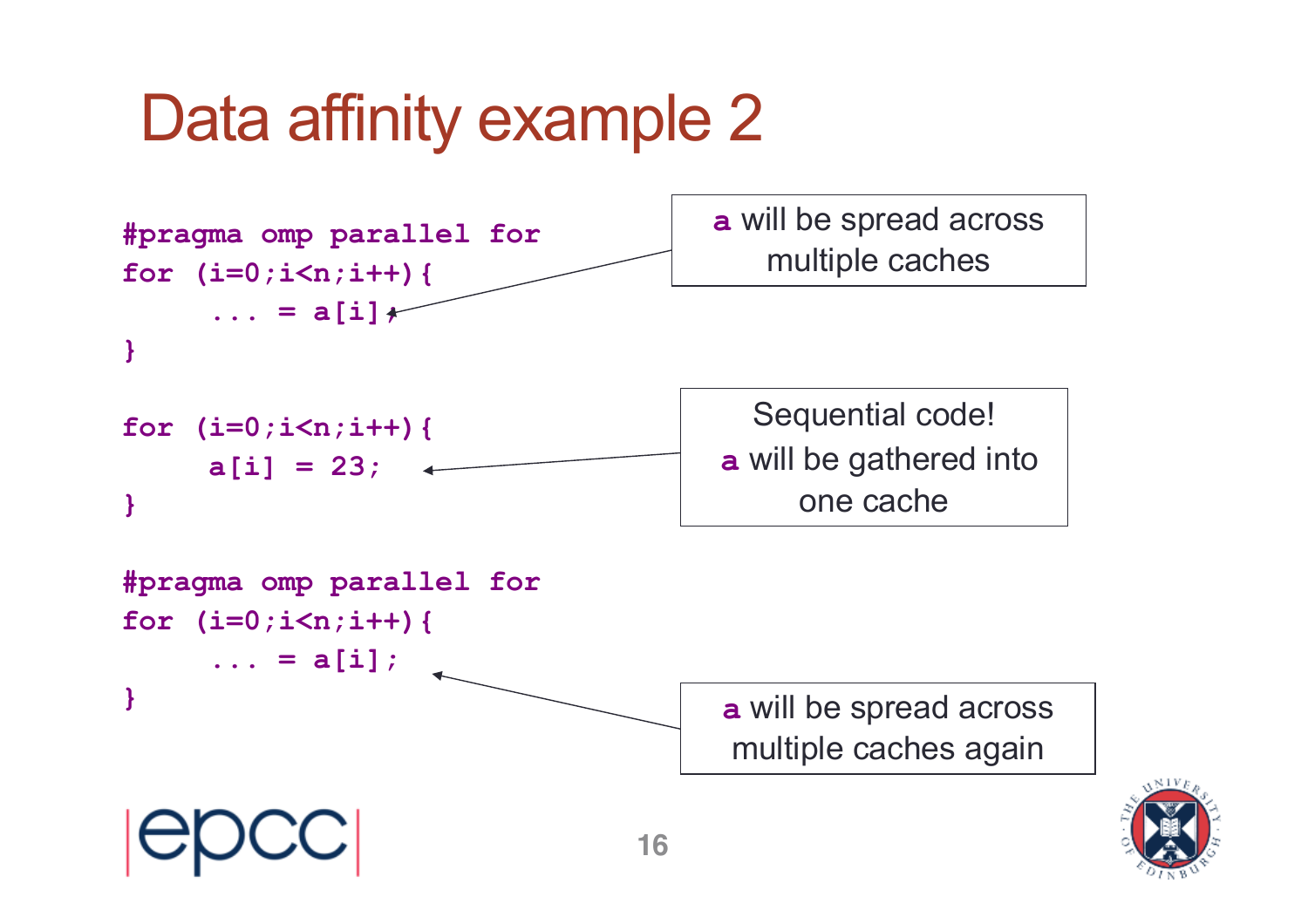#### Data affinity (cont.)

- Sequential code will take longer with multiple threads than it does on one thread, due to the cache invalidations
- Second parallel region will scale badly due to additional cache misses
- May need to parallelise code which does not appear to take much time in the sequential program!



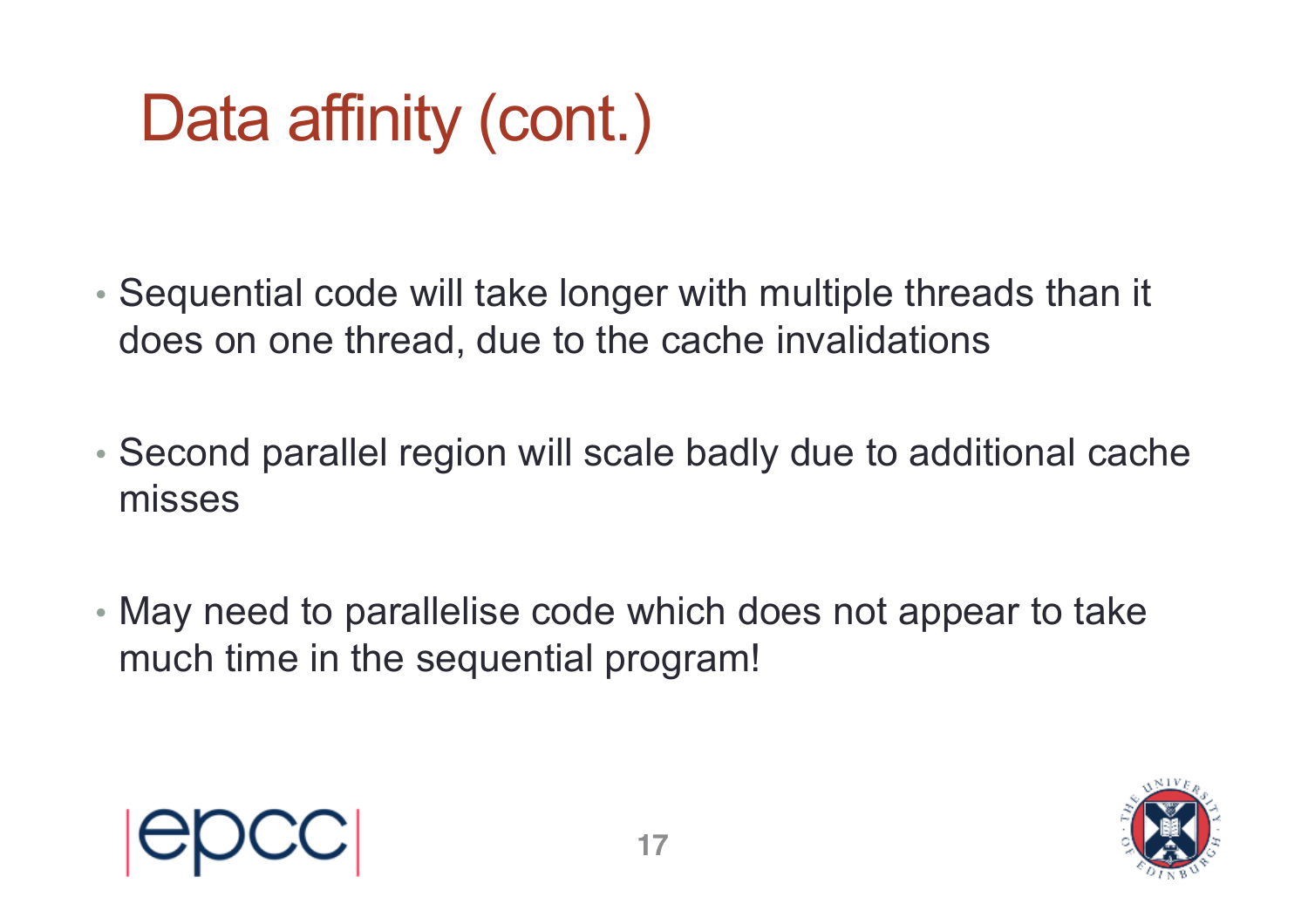#### Data affinity: NUMA effects



- On multi-socket systems, the location of data in main memory is important.
	- Note: all current multi-socket x86 systems are NUMA!
- OpenMP has no support for controlling this.
- Common default policy for the OS is to place data on the processor which first accesses it (first touch policy).
- For OpenMP programs this can be the worst possible option
	- data is initialised in the master thread, so it is all allocated one node
	- having all threads accessing data on the same node becomes a bottleneck

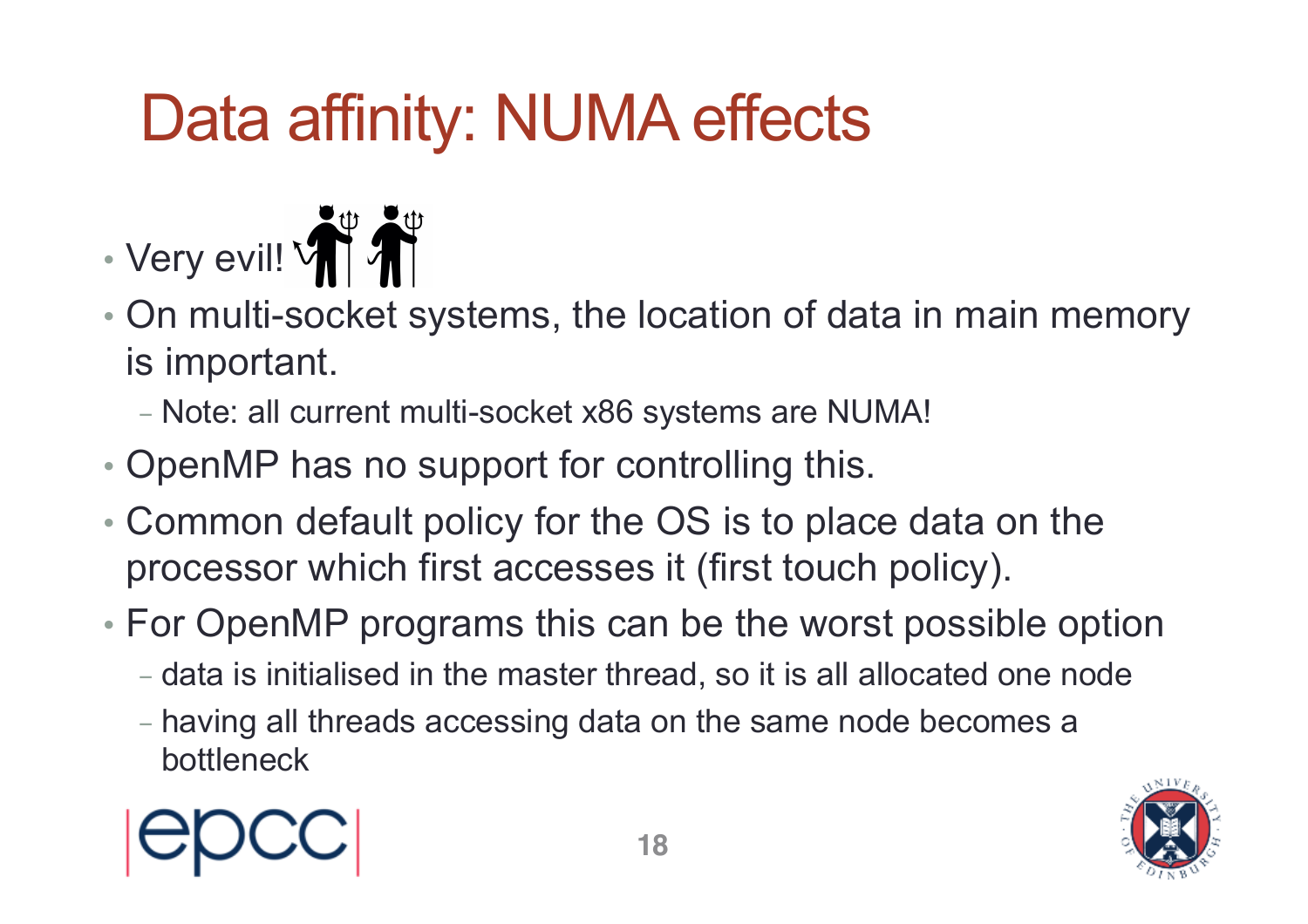#### Avoiding NUMA effects

- In some OSs, there are options to control data placement - e.g. in Linux, can use **numactl** change policy to round-robin
- First touch policy can be used to control data placement indirectly by parallelising data initialisation
	- even though this may not seem worthwhile in view of the insignificant time it takes in the sequential code
- Don't have to get the distribution exactly right
	- some distribution is usually much better than none at all.
- Remember that the allocation is done on an OS page basis
	- typically 4KB to 16KB
	- beware of using large pages!



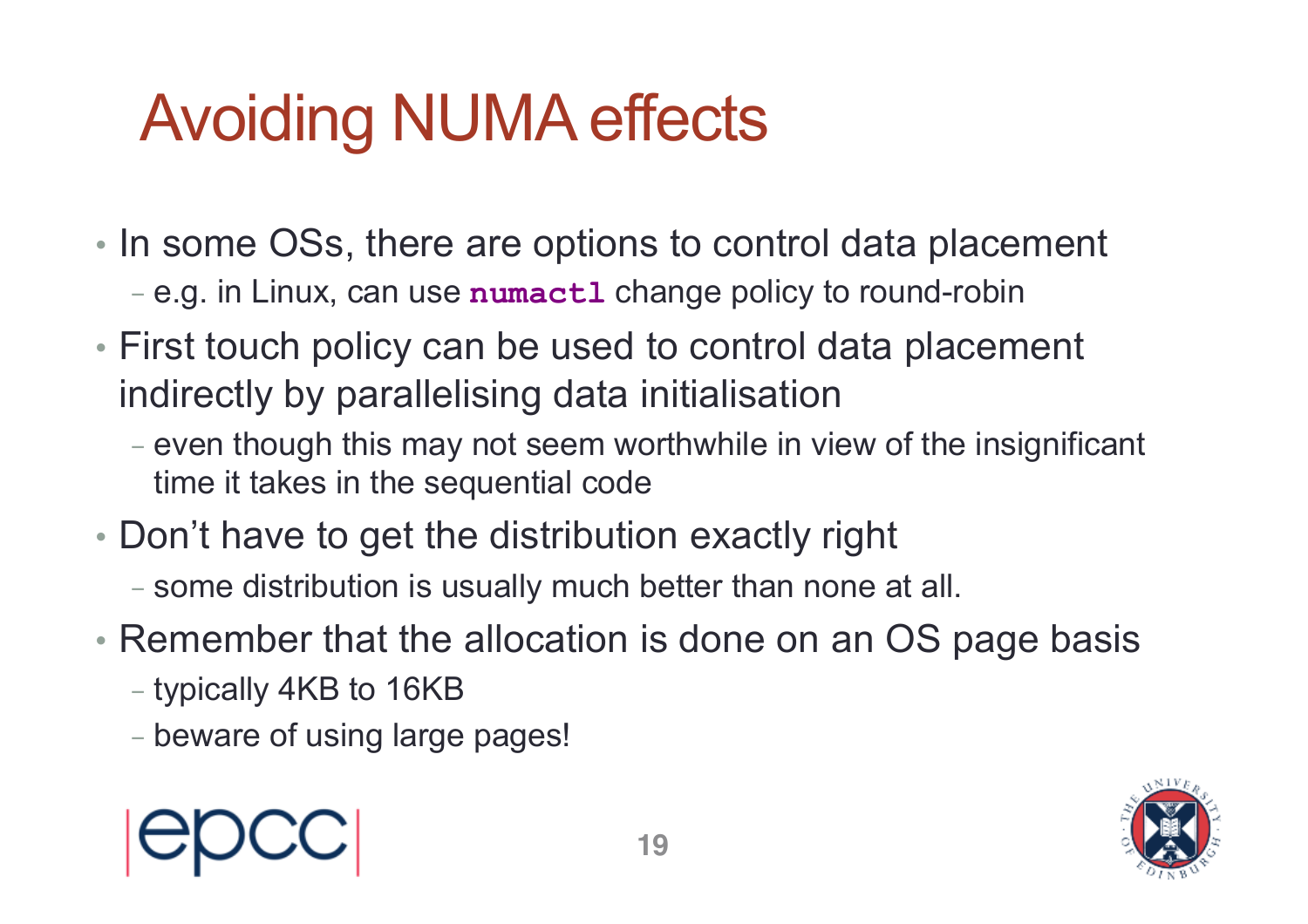#### False sharing

• Very very evil!



- The units of data on which the cache coherency operations are done (typically 64 or 128 bytes) are always bigger than a word (typically 4 or 8 bytes).
- Different threads writing to neighbouring words in memory may cause cache invalidations!
	- still a problem if one thread is writing and others reading

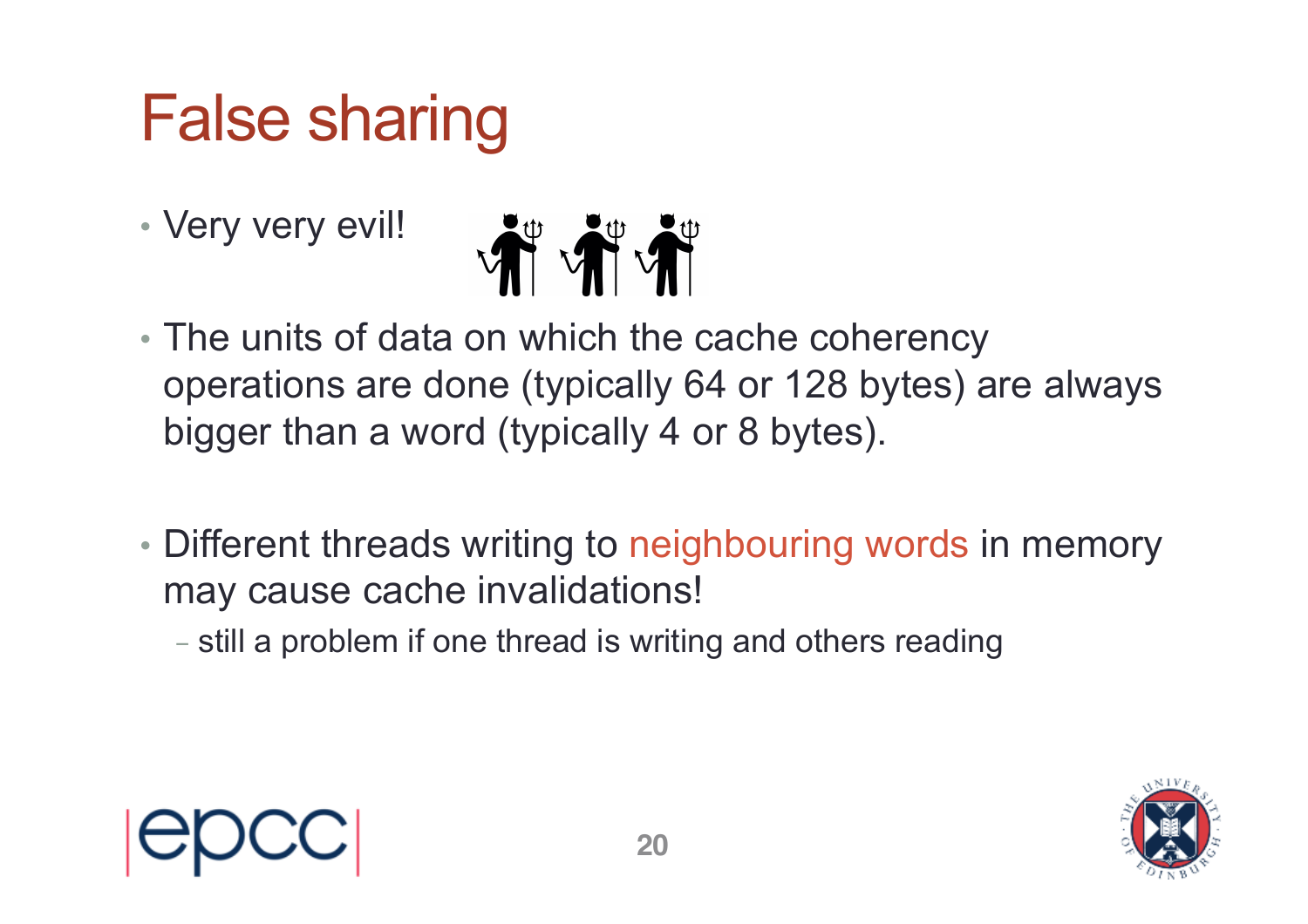#### False sharing patterns

• Worst cases occur where different threads repeatedly write neighbouring array elements.

```
count[omp_get_thread_num()]++;
```


```
#pragma omp parallel for schedule(static,1) 
for (i=0;i<n;i++){
   for (j=0; j<n; j++){ 
      b[i] += a[j][i];
   }
}
```
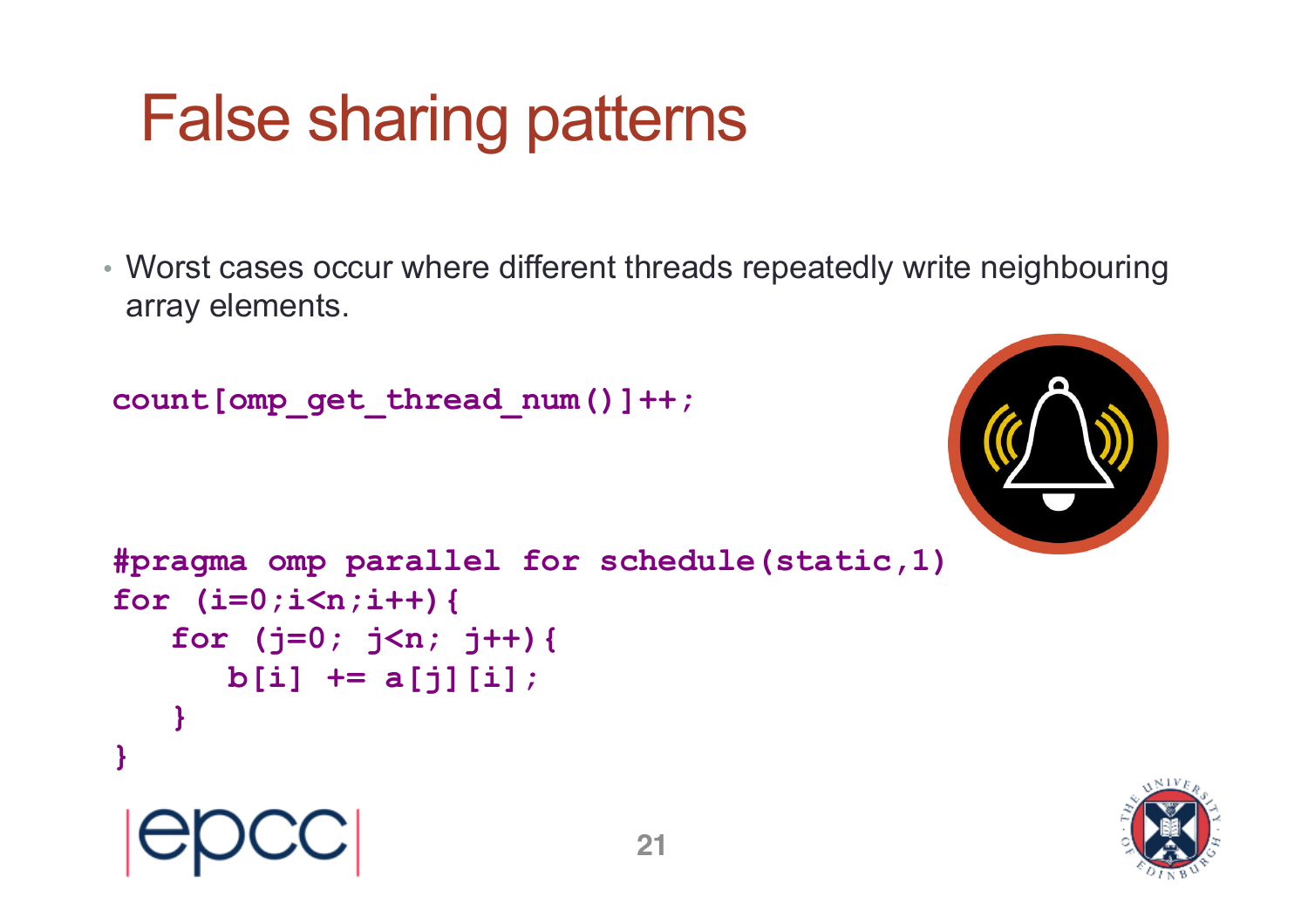

- The design of shared memory hardware is often a cost vs. performance trade-off.
- There are shared resources which if all cores try to access at the same time. do not scale
	- or, put another way, an application running on a single code can access more than its fair share of the resources
- In particular, cores (and hence OpenMP threads) can contend for:
	- memory bandwidth
	- cache capacity
	- functional units (if using SMT)



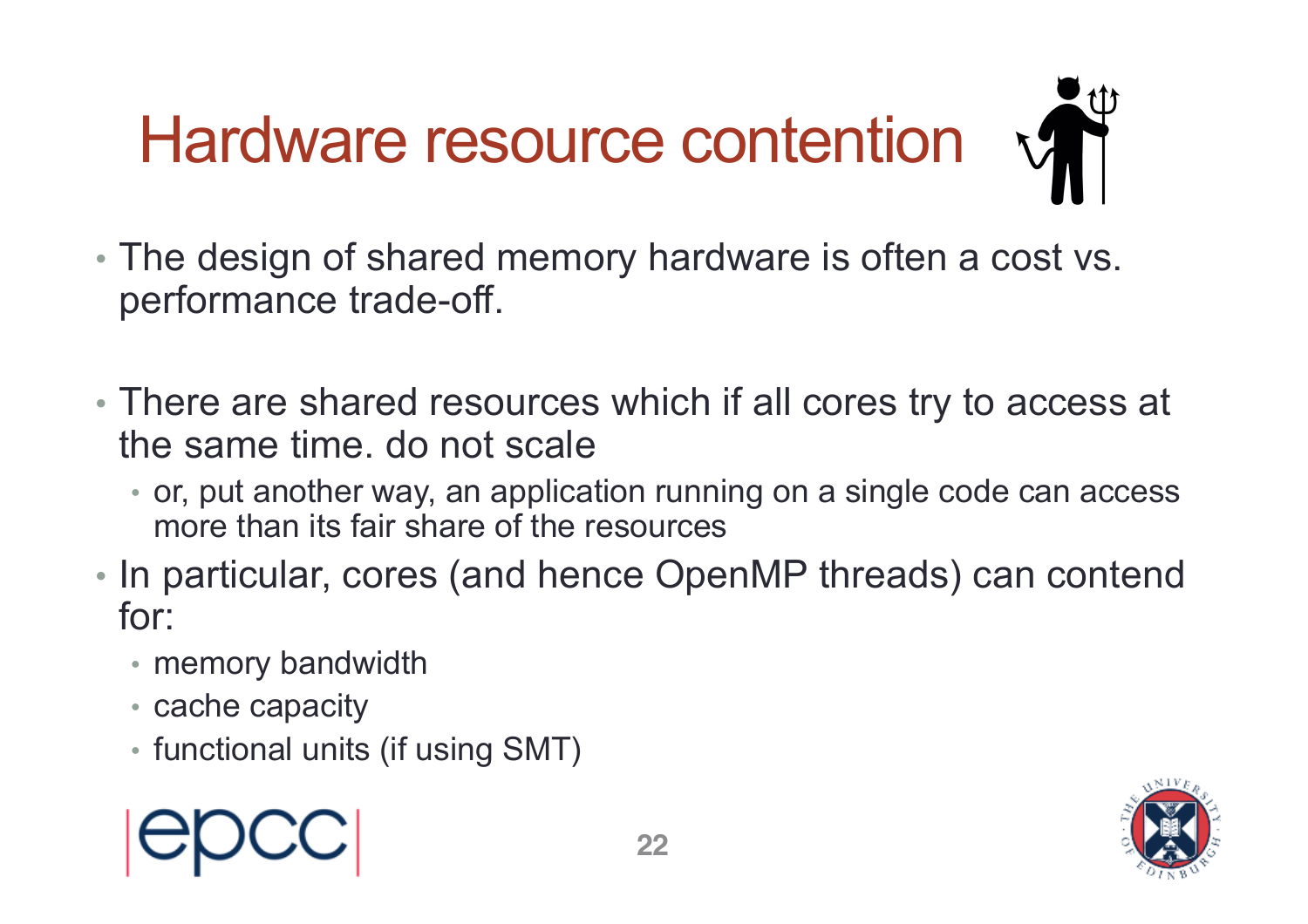#### Memory bandwidth

- Codes which are very bandwidth-hungry will not scale linearly of most shared-memory hardware.
- Try to reduce bandwidth demands by improving locality, and hence the re-use of data in caches
	- will benefit the sequential performance as well.



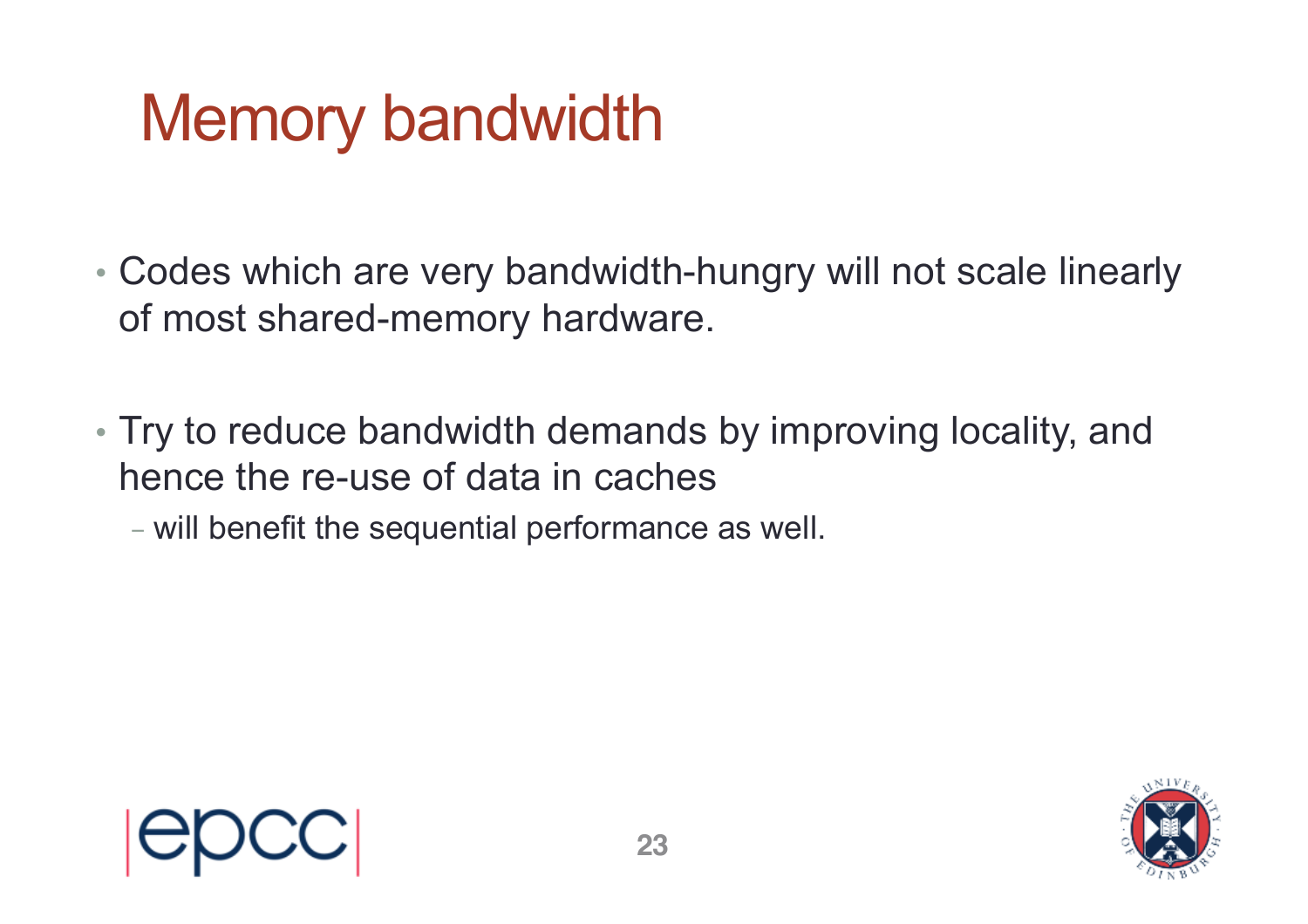#### Memory bandwith example

- Intel Ivy Bridge processor
	- 12 cores
	- L1 and L2 caches per core
	- 30 MB shared L3 cache

```
#pragma omp parallel for reduction (+:sum)
for (i=0;i<n;i++){
   sum += a[i];
}
```
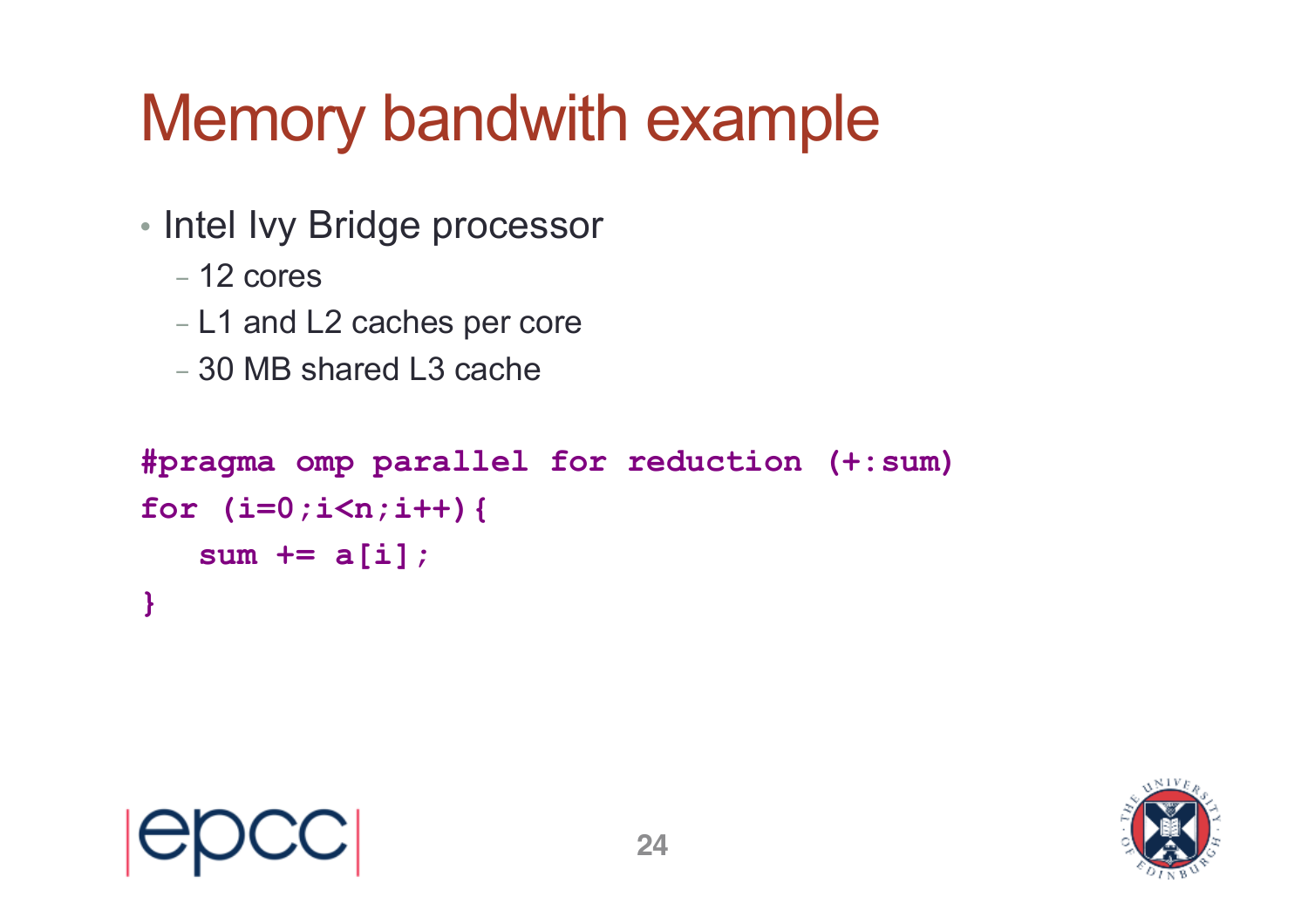

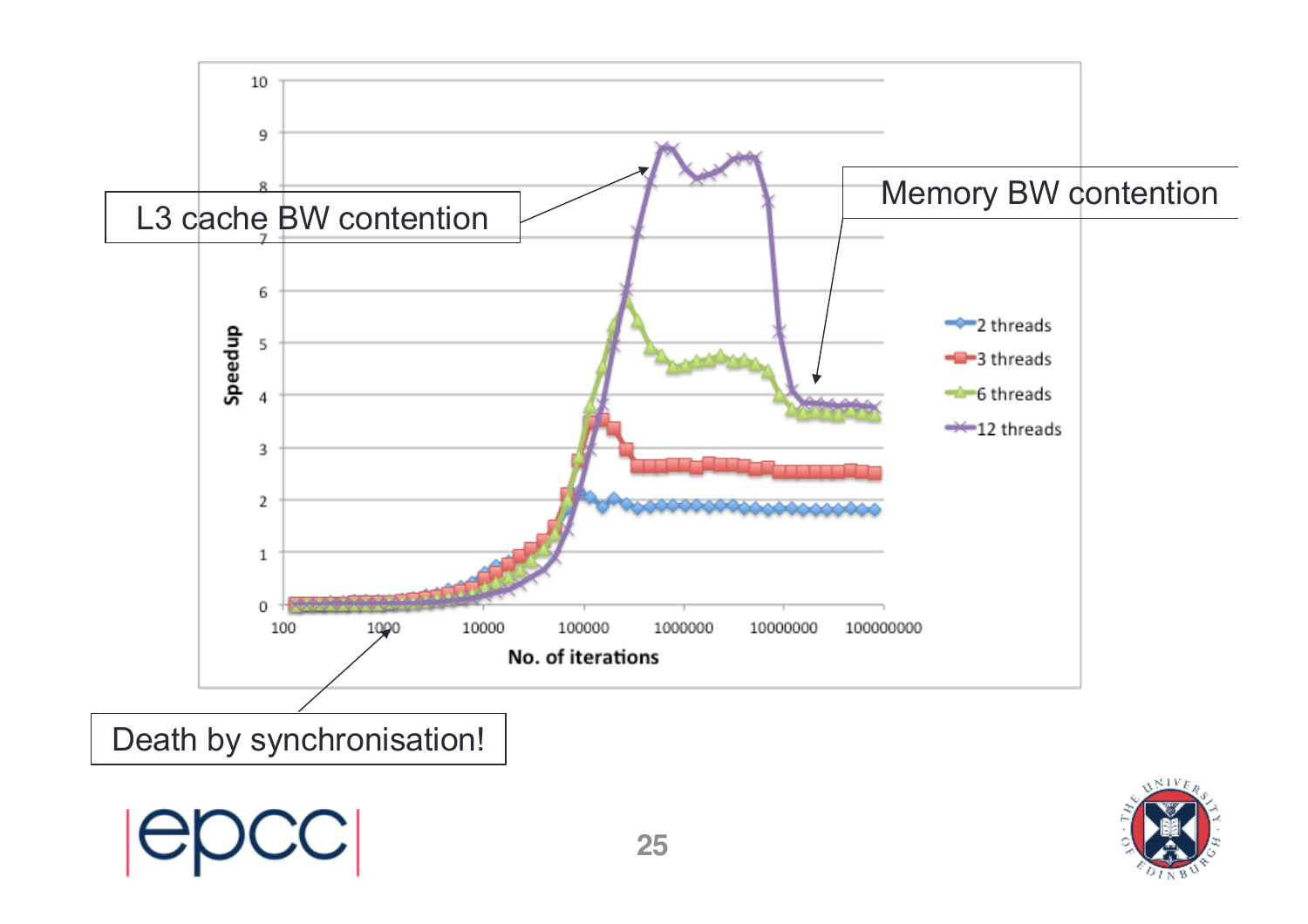#### Cache space contention

- On systems where cores share some level of cache (e.g. L3), codes may not appear to scale well because a single core can access the whole of the shared cache.
- Beware of tuning block sizes for a single thread, and then running multithreaded code
	- each thread will try to utilise the whole cache

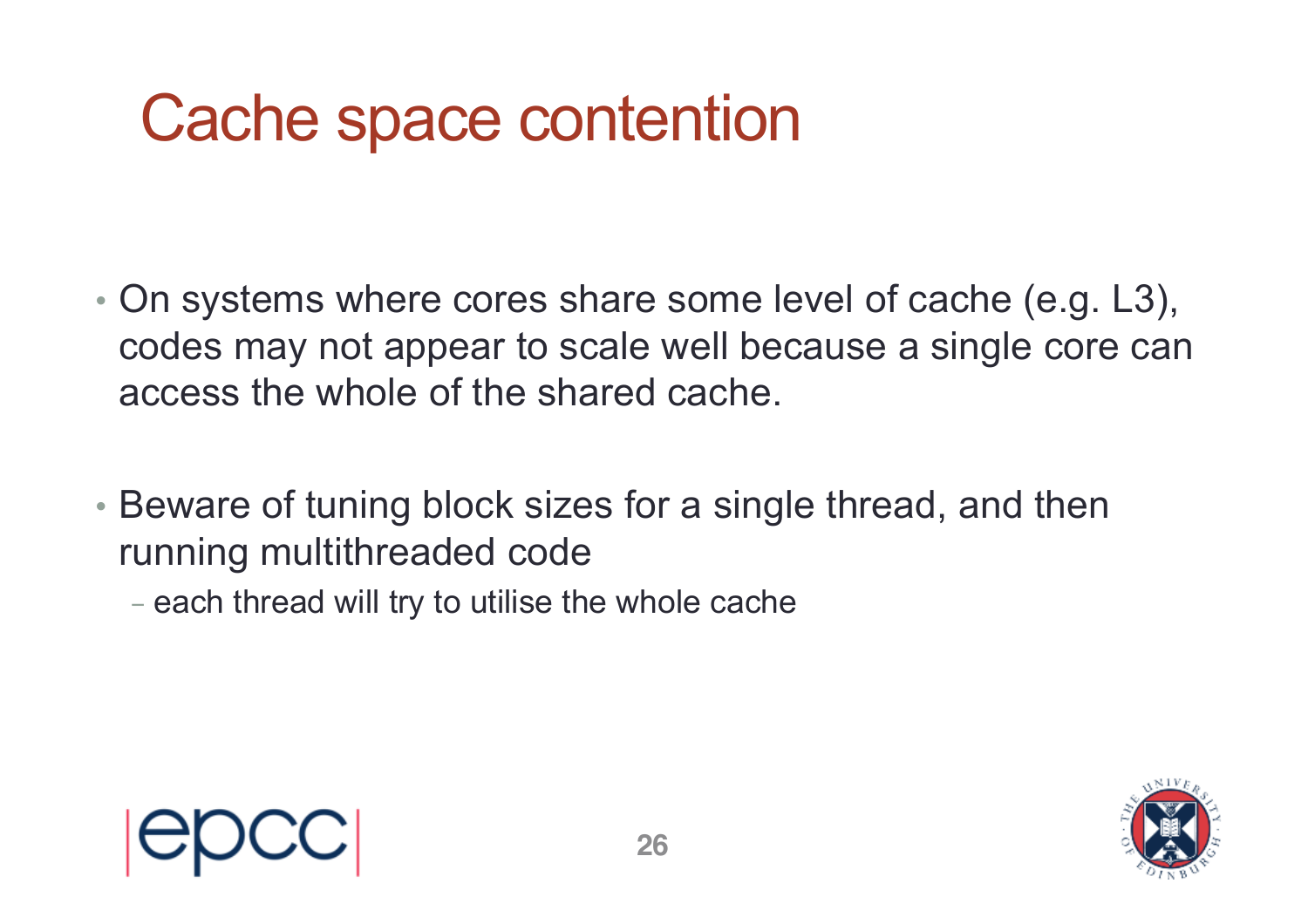#### Hardware threads

- When using hardware threads, OpenMP threads running on the same core contend for functional units as well as cache space and memory bandwidth.
- Tends to benefit codes where threads are idle because they are waiting on memory references
	- code with non-contiguous/random memory access patterns
- Codes which are bandwidth-hungry, or which saturate the floating point units (e.g. dense linear algebra) may not benefit from this

- may actually run slower



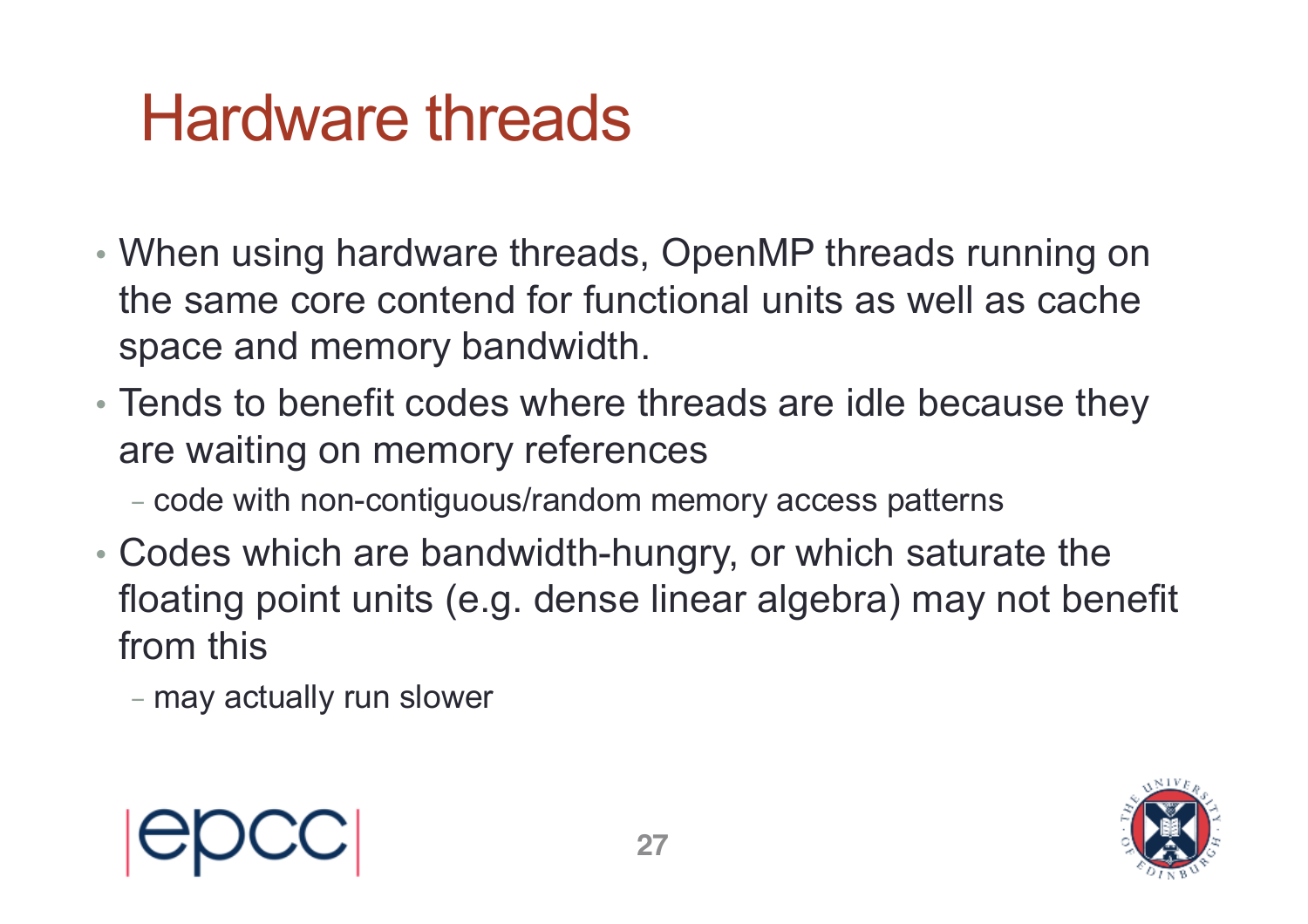#### **Oversubscription**

- Running more threads than hardware execution units (cores or hardware threads) is generally a bad idea.
- OS tries to give each thread a fair share of execution units
- Cost of stopping one thread and starting another is high (1000s of clock cycles)
- Ruins data locality!

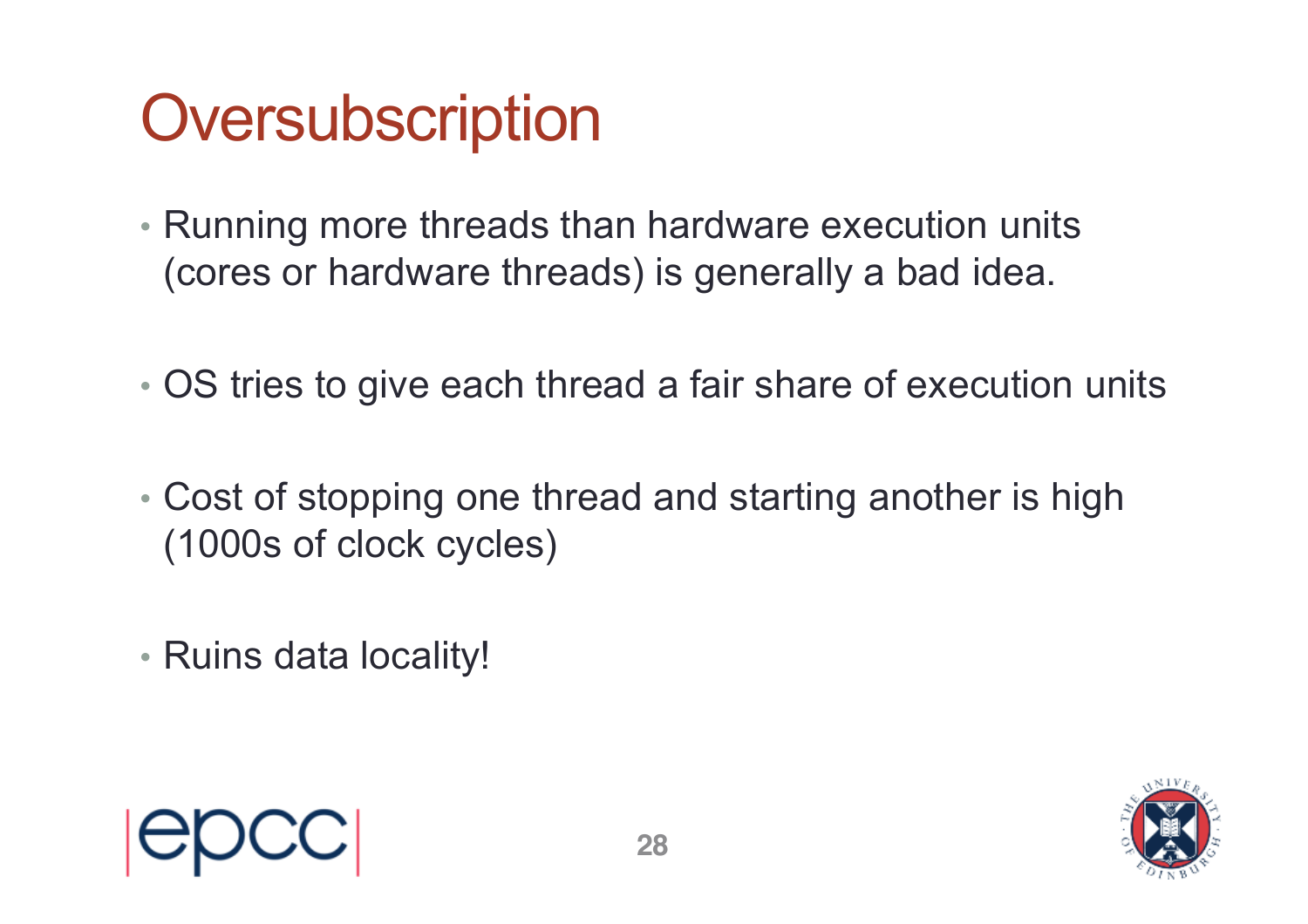## Compiler (non-)optimisation

- Very rarely, the addition of OpenMP directives can inhibit the compiler from performing sequential optimisations.
- Symptoms: 1-thread parallel code has longer execution time than sequential code.
- Can be hard to find a workaround
- Can sometimes be cured by making shared data private, or making local copies of variables.

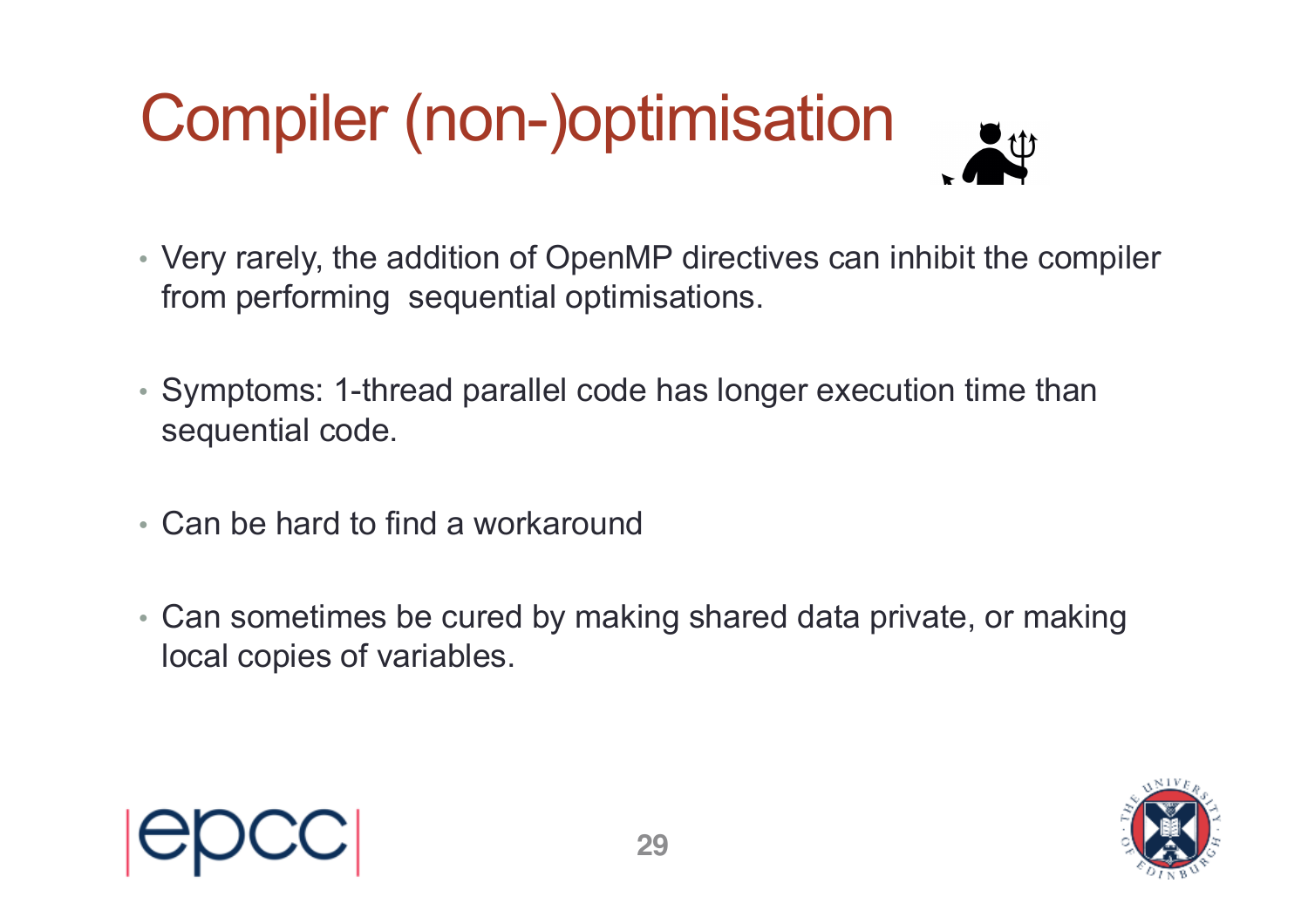#### Minimising overheads

My code is giving poor speedup. I don't know why.

What do I do now?

#### 1.

- Say "OpenMP is a heap of junk".
- Give up.



- Try to *classify* and *localise* the sources of overhead.
- What type of problem is it, and where in the code does it occur?
- Use any available tools to help you (e.g. timers, hardware counters, profiling tools).
- Fix problems which are responsible for large overheads first.
- Iterate.





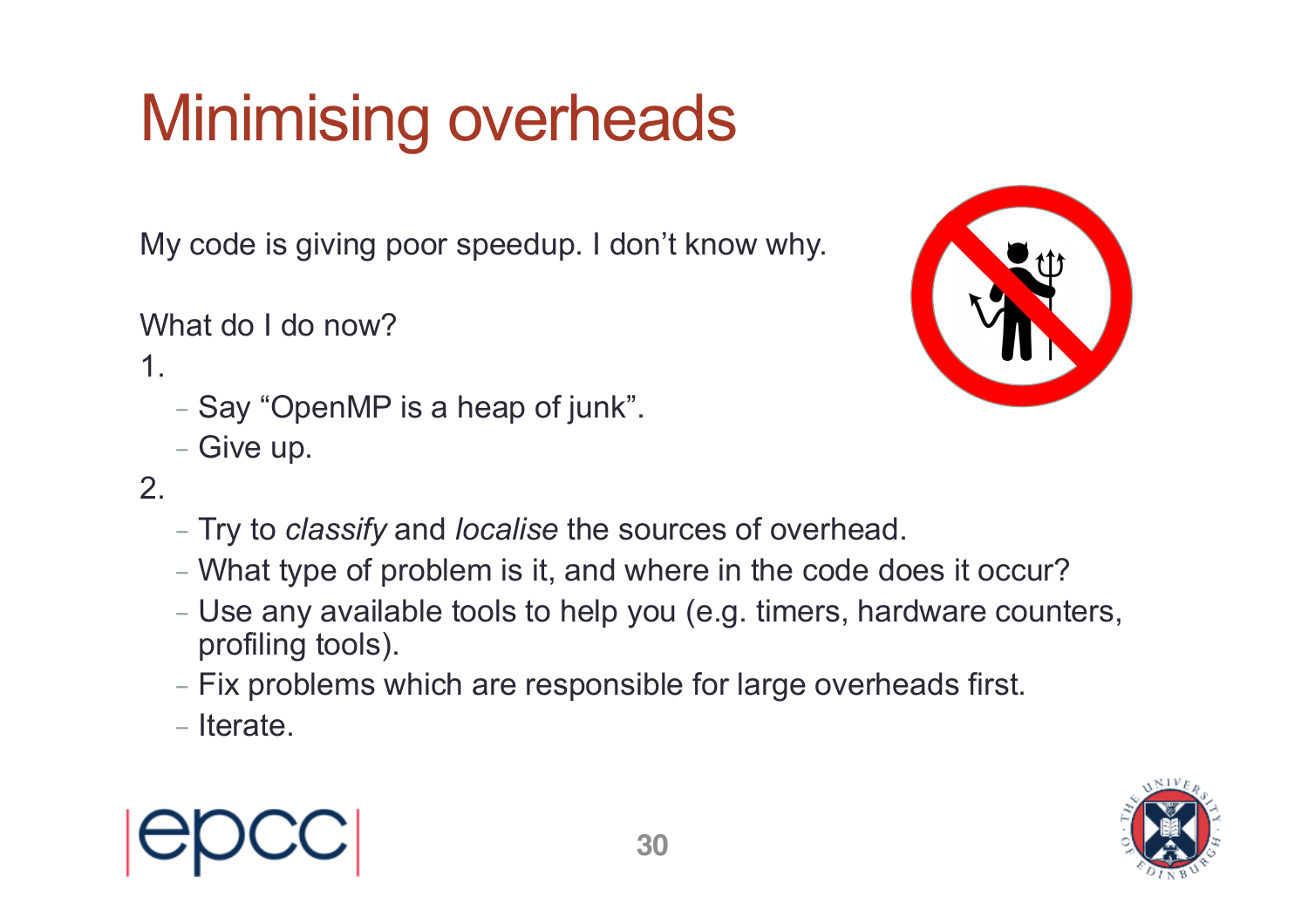#### Profilers

- Standard profilers (gprof, IDE profilers) can be confusing
	- they typically accumulate the time spent in functions across all threads.
- You can get a lot out of using timers (  $omp$  get wtime ())
- Add timers round every parallel region, and round the whole code.
	- work out which parallel regions have the worst speedup
	- don't assume the time spent outside parallel regions is independent of the number of threads.



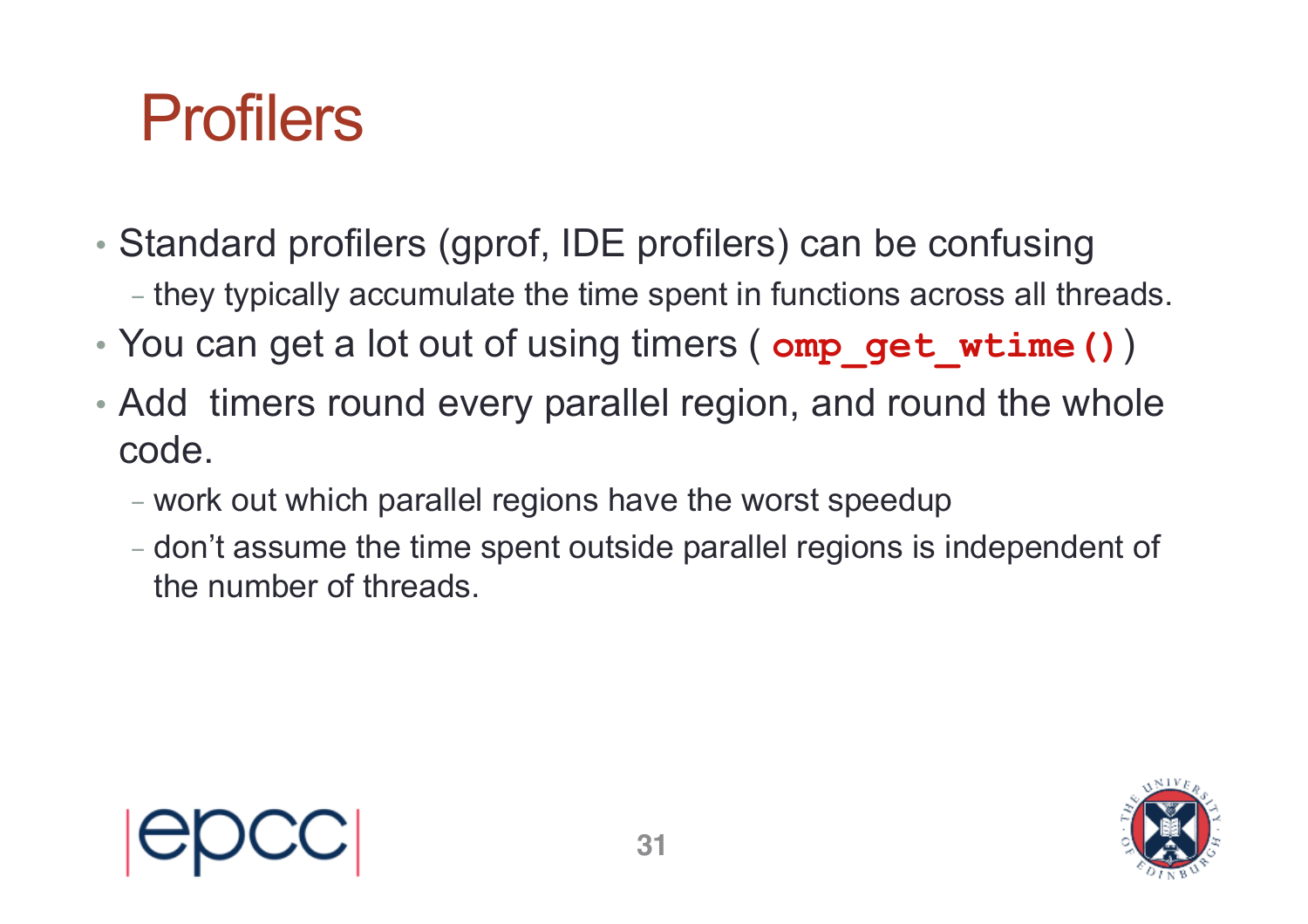#### Performance tools

- Vampir
	- timeline traces can be very useful for visualising load balance
- Intel Vtune
- Oracle Studio Performance Analyzer
- CrayPAT
- Scalasca
	- breaks down overheads into different categories
- ParaTools Threadspotter
	- very good for finding cache/memory problems, including false sharing.